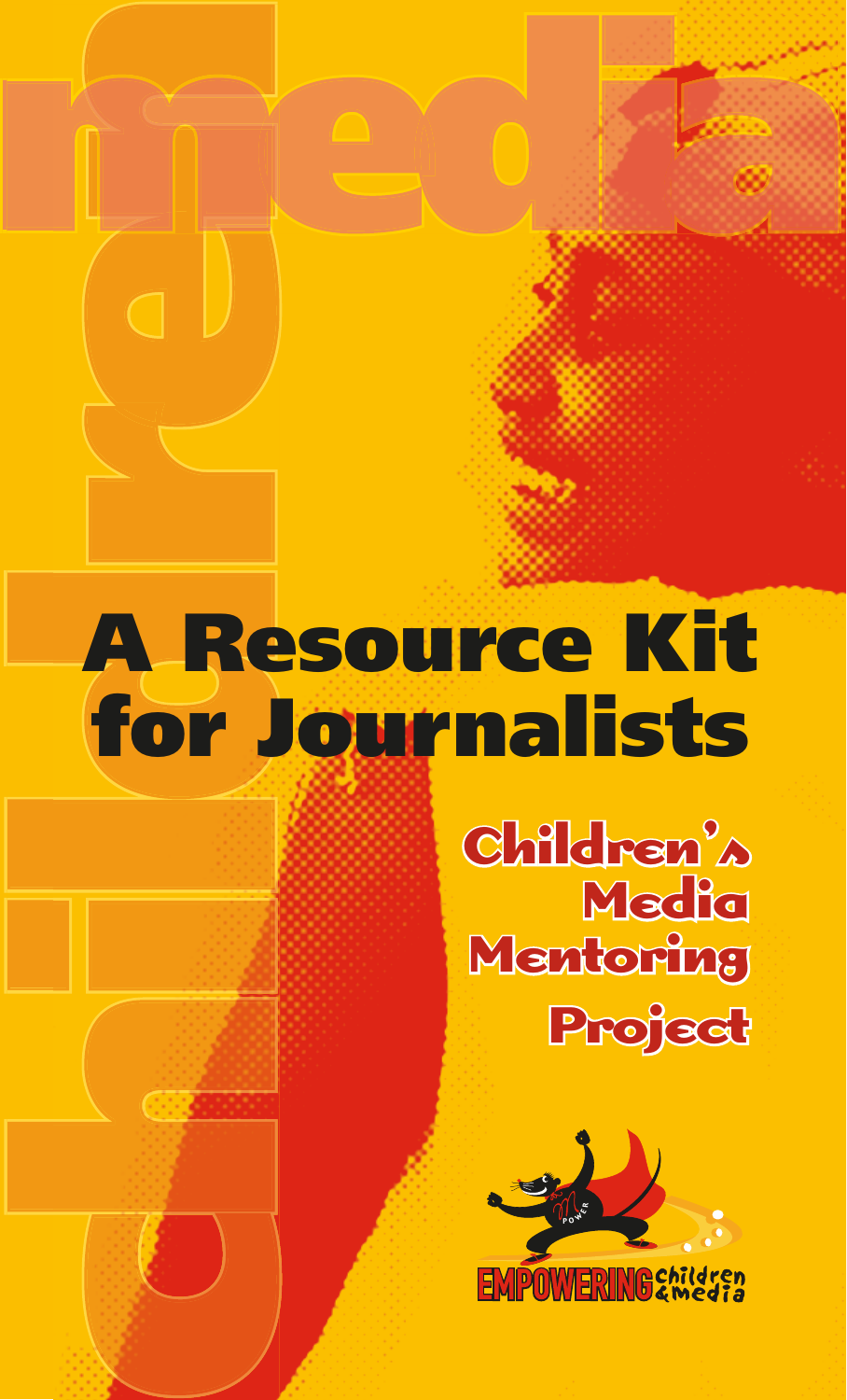This page is the CD FLAP-Die CUT Holder in separate document.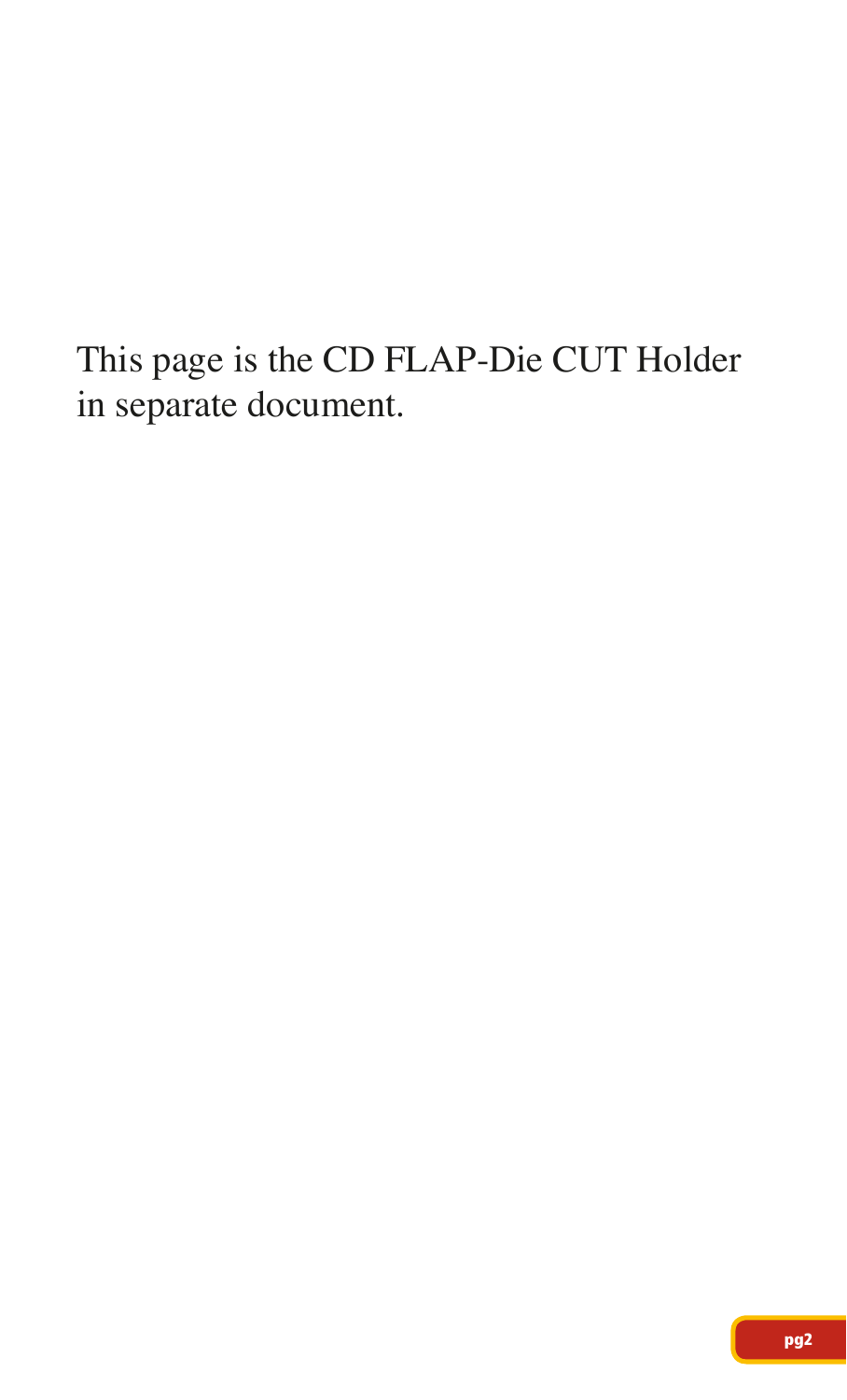# **contents ontents**

| <b>Acknowledgements and resource CD</b>                                                                                                                                | pg <sub>2</sub> |
|------------------------------------------------------------------------------------------------------------------------------------------------------------------------|-----------------|
| <b>Introduction</b><br>Why is a resource kit for reporting<br>on children necessary?                                                                                   | pg4             |
| <b>Children's Rights and South African Law:</b><br>• South African Constitution<br>. The Children's Bill<br>. The Criminal Procedure Act<br>• The Sexual Offences Bill | pg5             |
| <b>The United Nations Convention on</b><br>the Rights of the Child:<br><b>A Journalist's Summary</b>                                                                   | pg14            |
| <b>Codes of Practice</b><br>• The Press Code of Professional Practice<br>• The Broadcasting Complaints<br><b>Commission of South Africa Code</b>                       | pg19            |
| <b>Guidelines for Reporting on and</b><br><b>Interviewing Children</b>                                                                                                 | pg25            |
| <b>WHO and IFJ Guidelines</b><br>. World Health Organisation Guidelines<br>· International Federation of Journalists<br><b>Guidelines</b>                              | pg29            |
| <b>UNICEF Guidelines</b>                                                                                                                                               | pg31            |
| <b>Informed Consent</b>                                                                                                                                                | pg34            |
| <b>Resources for Reporting on Children</b>                                                                                                                             | pg38            |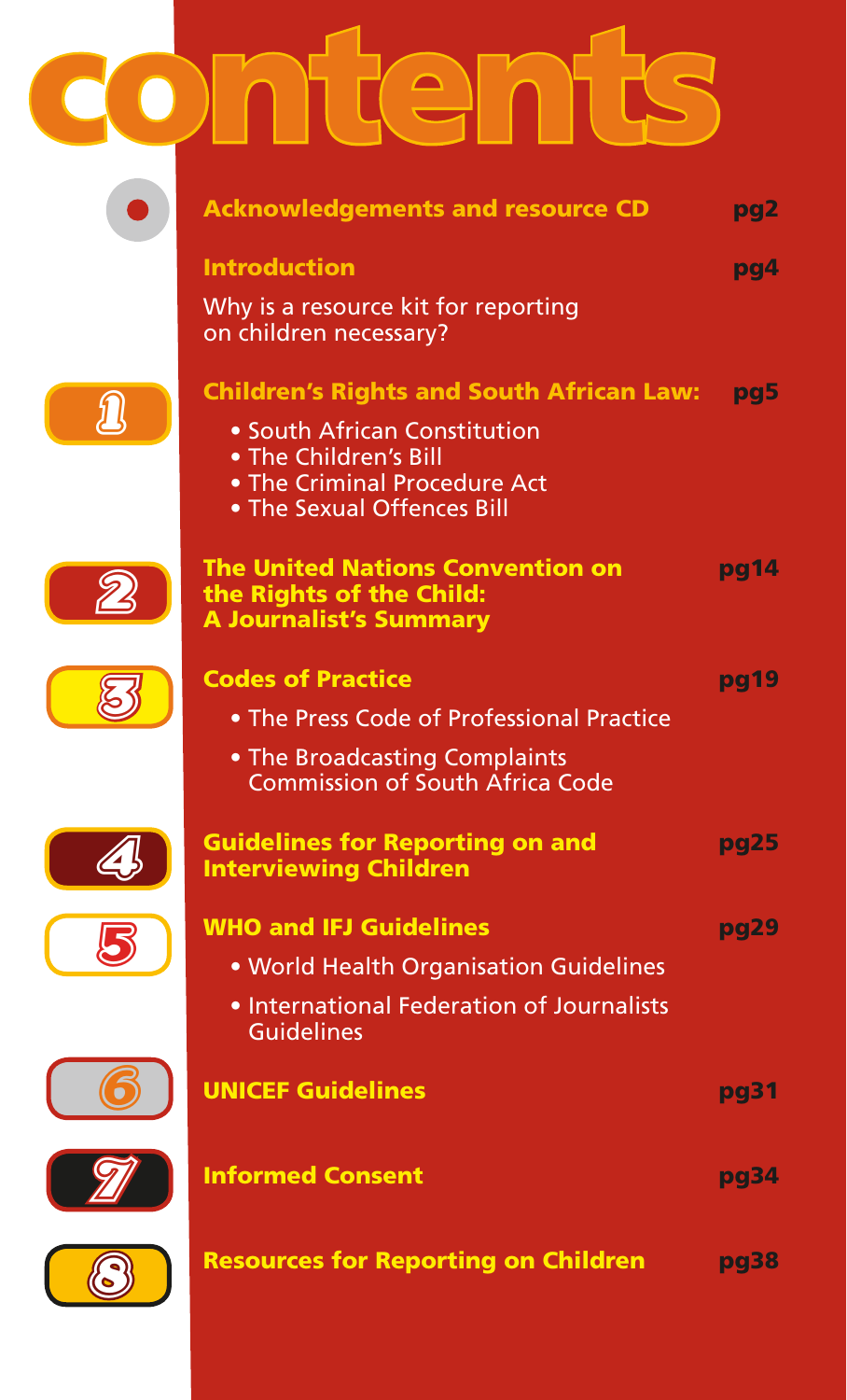#### **Why is a resource kit for about reporting on children necessary?**

"They only show bad things that happen to children. They never speak about good things that we do as children."

> "In every news bulletin there are children who are raped, street kids, orphans and more. This is bad for children."

"There is nothing on the radio news about children. These guys, they don't think our issues are important."

These quotations were spoken by children who participated in the Media Monitoring Project (MMP)'s Empowering Children & Media **Project, which analysed and assessed the representation of children** in the South African news media. The comments express one of the MMP's key findings: children rarely feature in the South African media, and if they do, then are often shown as voiceless victims.

**intervalled and the serve that in the server serves that the server speak about things the they were repeak about good thim the server speak about good thim the server speak about good thim the server speak about good thi** Almost half of South Africa's population (more than 19 million people) is under the age of 19, yet only 6% of the news monitored during the MMP's research contained children. In 2003, the MMP monitored more than 22,000 items in 36 different South African media. In a first for South Africa, the MMP included and involved children as monitors in the monitoring process. More than 70% of the items contained children, but children were not used as sources of information. The results showed that children were quoted in only 13% of the monitored items. The MMP's research shows that children are an untapped news resource.

Children are also afforded special protection in international and South African laws, quidelines, and conventions. Yet the media is often quilty of violating children's rights to protection and privacy. Many journalists consider interviewing children as too difficult, as something that requires too much effort, with too many legal risks.

This resource kit provides journalists with the necessary information to enable children's voices to become a part of daily media coverage, without violating children's rights, South African laws, or international norms and standards. The resource kit is designed to allow journalists and editors easy access to quidelines and laws during the production of news. We hope that you will use this resource, and the valuable information contained within it, to help to bring more children's voices into the South African media, in positive ways, which do not harm children.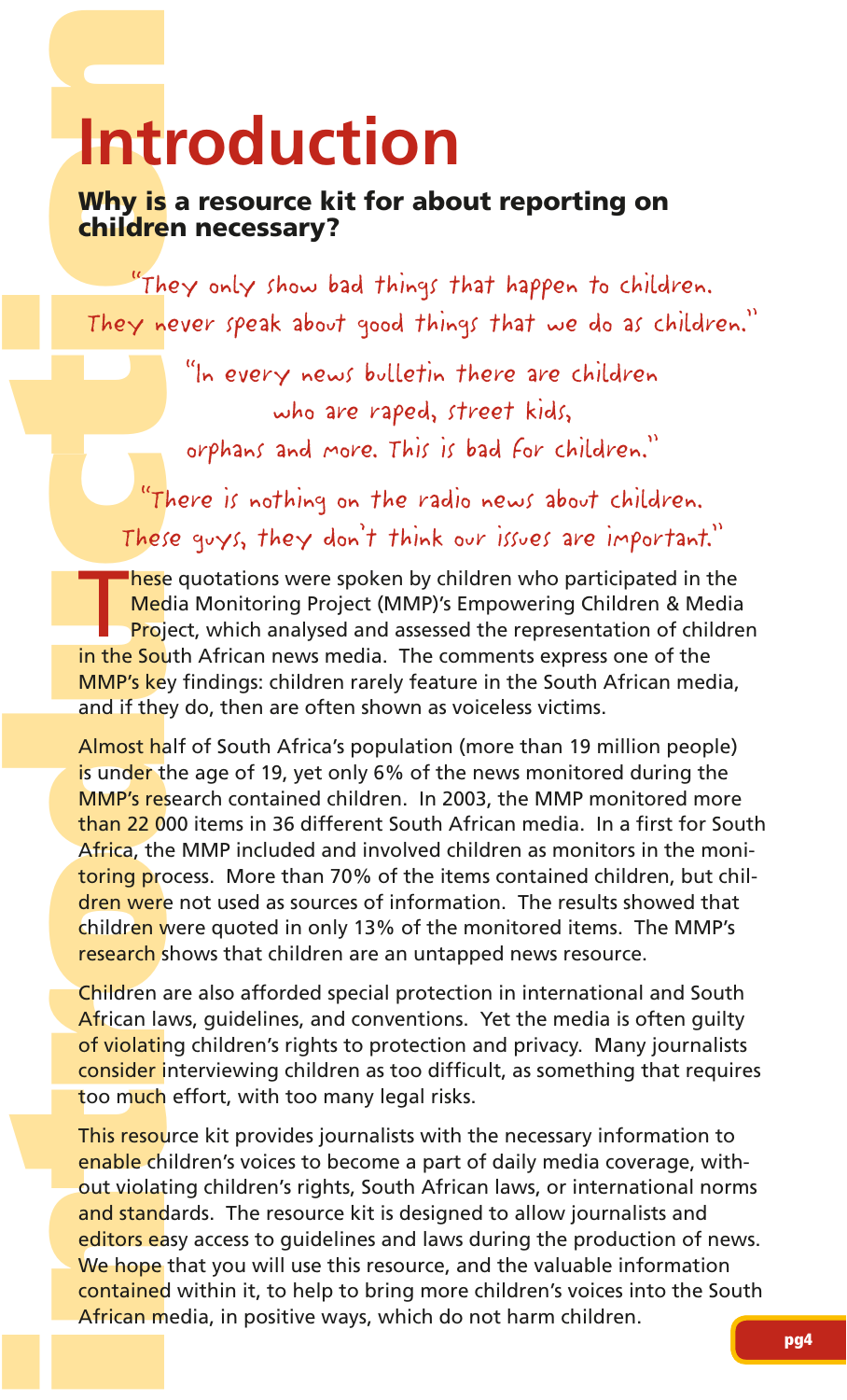# **Children's Rights and South African Law**

1

This section of the resource kit provides information about relevant South African laws in relation to children's rights. It includes the South African Constitution, relevant sections of the Criminal Procedure Act, the Children's Bill, and the Sexual Offences Bill.

### **Children's Rights and the South African Constitution**

In South Africa, children's rights are enshrined in Section 28(2) of the Bill of Rights of the Constitution, which states:

*The child's best interests are of paramount importance in every matter concerning the child.*

#### **According to the Bill of Rights, every child has the right:**

- to a name and nationality from birth;
- to family care or parental care, or to appropriate alternative care when removed from the family environment;
- to basic nutrition, shelter, basic health care and social services;
- to be protected from maltreatment, neglect, abuse or degradation;
- to be protected from exploitative labour practices;
- not to be required or permitted to perform work or provide services that
	- are inappropriate for a person of a child's age; or
	- place at risk the child's well-being, education, physical or mental health or spiritual, moral or social development;
- not to be detained except as a measure of last resort, in which case, in addition to the rights a child enjoys under sections 12 and 35 (relating to freedom and security of the person and rights of arrested, detained or accused persons), the child may be detained only for the shortest appropriate period of time, and the right to:
	- be kept separately from detained persons over the age of 18 years;
	- be treated in a manner, and kept in conditions, that take account of the child's age;
	- have a legal practitioner assigned to the child by the state, and at the state's expense, in civil proceedings affecting the child, if substantial injustice would otherwise result:
- not to be used in armed conflict, and to be protected in times of armed conflict.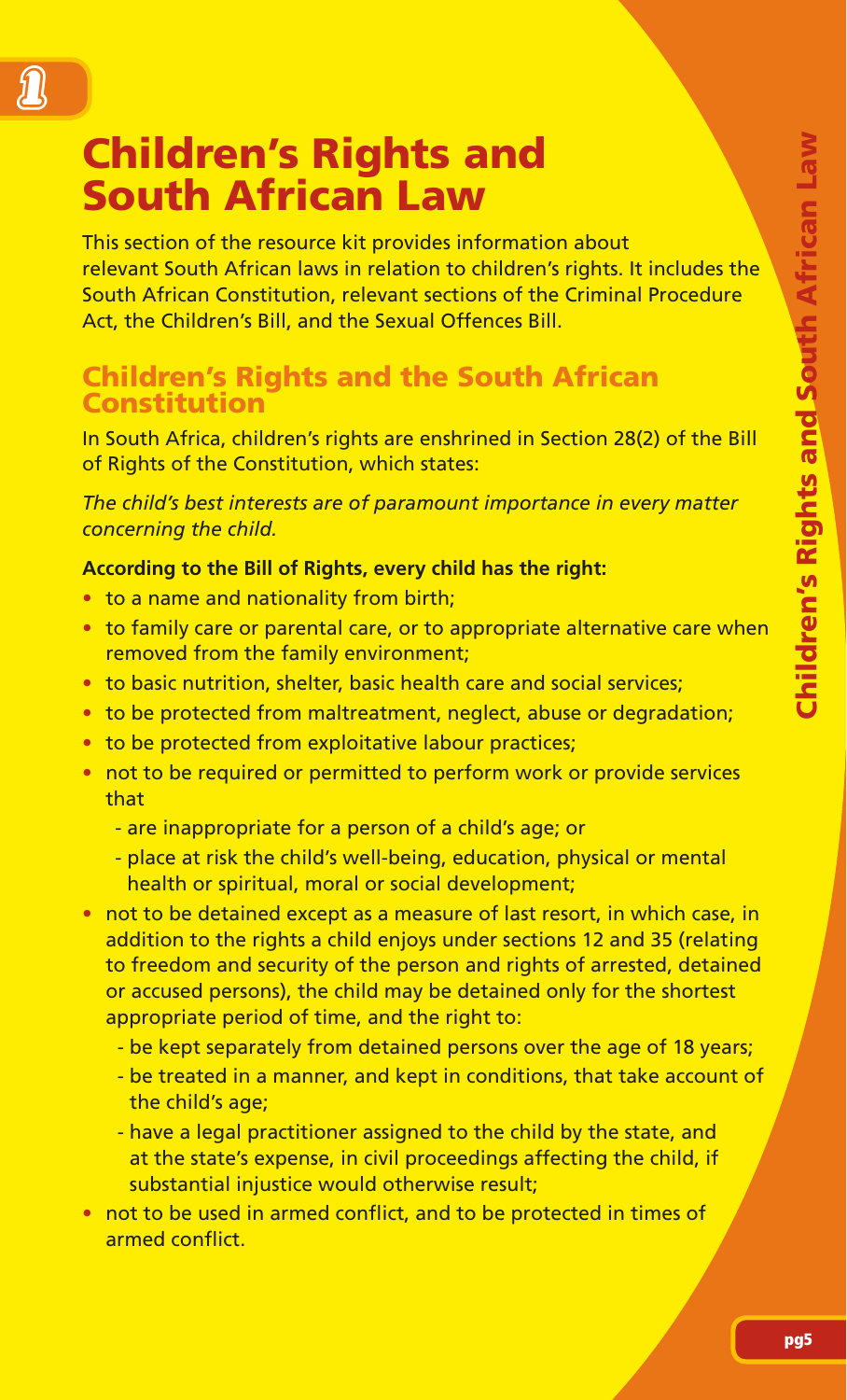# **The Criminal Procedure Act**

#### **Section 154(3) of the Criminal Procedure Act states:**

 No person shall publish in any manner whatever information which reveals or may reveal the identity of the accused under the age of 18 years or of a witness at criminal proceedings who is under the age of 18 years.

Criminal proceedings are understood to start the moment it is clear that a crime involving a child has been committed, or where a charge has been laid.

In interpreting the concept of identification, courts have held that identity may be revealed directly or by "reasonable inference". This Act is contravened by interviewing a person or releasing facts by which the identity of a child can be discerned. Revealing the name of a child's school, home, or teacher, for example, may indirectly identify a child.

Revealing these details may not always be clearly legal or illegal, but should be determined on an ethical and human rights basis, by protecting the child's right to dignity and privacy.

In a case where a child has been abducted and the media decide, or are given permission, to reveal the child's identity, and the child is then found and discovered to have been abused, it can be argued that because the child has already been identified, identification by the media may continue. It can also be argued that the child should continue to be named if the media have been following up a story as a means of satisfying public interest in the matter.

These arguments are problematic. Always remember that the best interests of the child are paramount. If a child is found (alive) after being abducted, it is not in the best interests of that child to continue to be named and identified, especially if it is alleged that the child may have been abused.

*In Citizen Newspapers (pty) Ltd & another (1980) it was held:*

 *The proper approach to be adopted in determining whether the subsection [on identity] has been contravened is to enquire whether the article in question might have revealed or reveals the identity of the juvenile ... to a hypothetical average reader of the article who has no prior or special knowledge of any of the incidents or persons referred to in the article.*

This suggests that while the media may have some sense of precedent, as they were allowed to name the child in the first place, by naming the child again, several months later, they may be in contravention of Section 154 (3) of the Criminal Procedure Act. Such decisions need to be balanced against the best interests of the child concerned.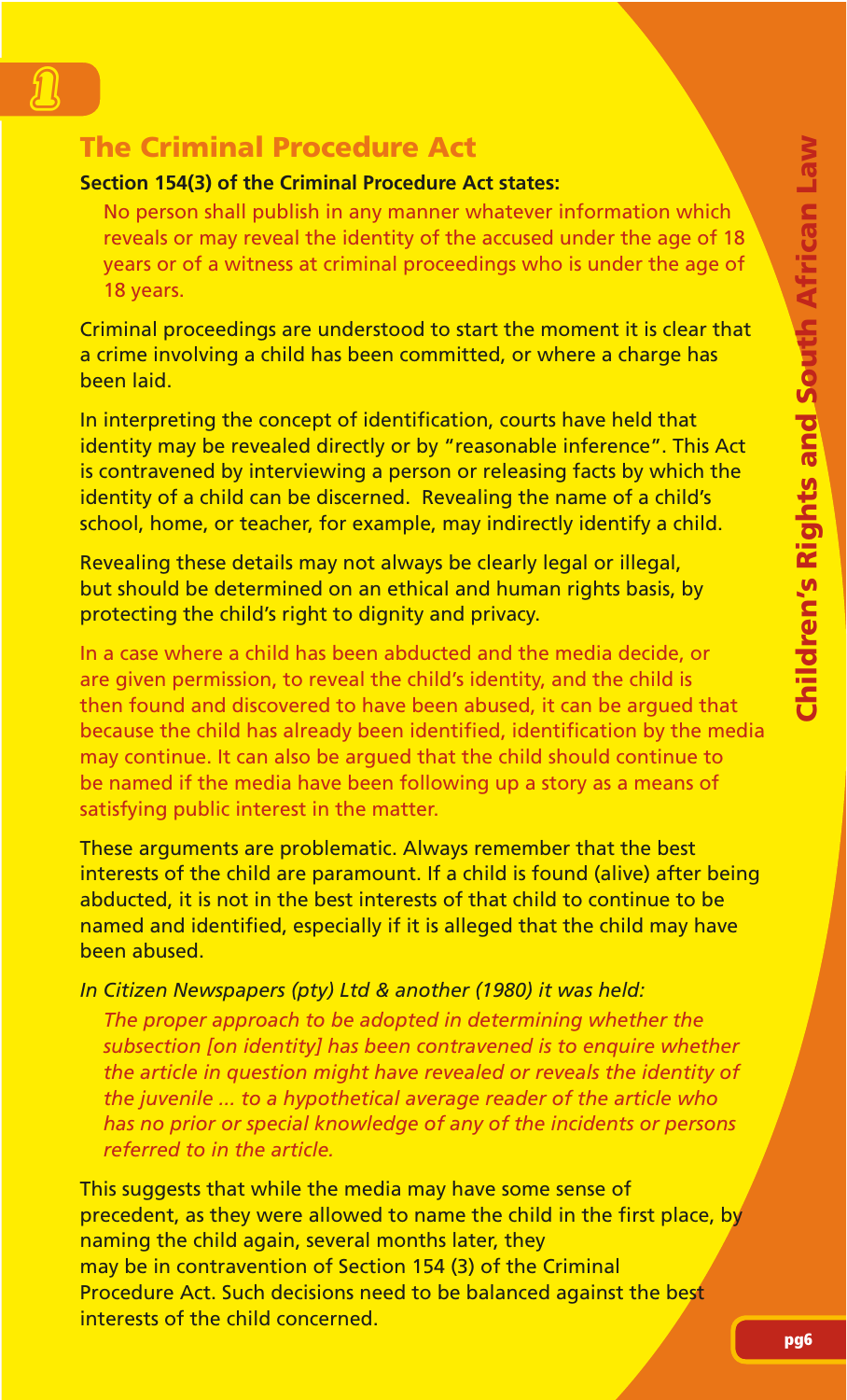# **1**

#### **Other important elements to consider are:**

- Section 154(2)b of the Criminal Procedure Act states that no information relating to an indecent act, extortion, or similar act may be reported on before the accused has pleaded to the charge. An indecent act can be interpreted fairly broadly to include something society considers to be obscene, against their morals, or offensive.
- No information may be published that might reveal the identity of the complainant in such a case, unless a magistrate, taking the complainant's wishes into consideration, authorises the publication.

# **The Children's Bill: A Summary**

The first part of the Children's Bill (the Section 75 Bill) was passed by the National Assembly on the 22<sup>nd</sup> of June 2005. The Section 75 Bill was referred to the National Council of Provinces (NCOP) and was expected to be passed by the NCOP by the end of 2005. Once the Section 75 Bill has been passed by parliament, signed by the president, and the costing process has been completed, the second bill, the Section 76 Bill, will be tabled in parliament. This is expected to take place in March 2006. It is estimated that the Section 76 Bill will take at least a year to be passed. Once the second Bill has been passed, the two Bills will be merged into a single Children's Act.

The Section 76 Bill includes clauses and provisions for:

- Partial care (crèches) and early childhood development centres;
- Foster care;
- Child and youth care centres (children's homes, places of safety, secure care facilities, schools of industry, and reform schools);
- Shelters for street children:
- Drop-in centres for vulnerable children;
- Prevention and early intervention services (to assist families to prevent abuse and neglect);
- Protection services for children who have been abused and neglected.

The Children's Bill Working Group, a national network of umbrella organisations that work with children, celebrated the passing of the Section 75 Bill as a major milestone for South Africa in the struggle to protect children from abuse and neglect. However, some problems remain. Below you will find an edited version of the "Children's Bill Progress Update: Report on Amendments Made by the Portfolio Committee on Social Development" , written by Lucy Jamieson and Paula Proudlock of the Children's Institute, University of Cape Town (27<sup>th</sup> of June 2005). It summarises and comments on the positive and negative aspects of amendments made to the Bill.

*(For the full version of the Bill go to the CD.)*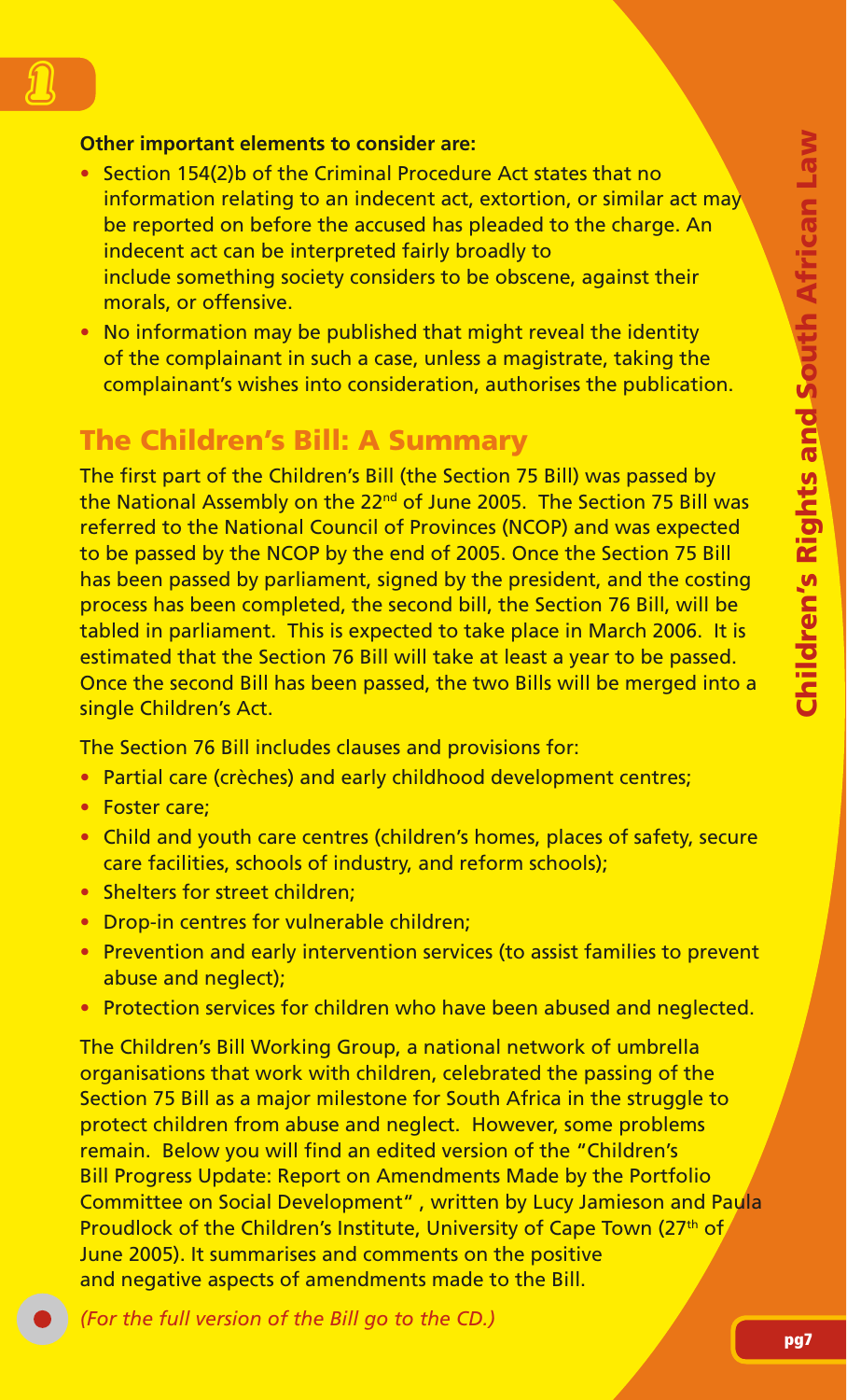#### **The Bill is aimed at giving effect to constitutional rights to protection, social services and family care.**

The Bill is aimed at giving effect to the following three children's rights:

- The right to family care, parental care or appropriate alternative care;
- The right to social services;
- The right to protection from abuse, neglect, maltreatment and degradation.

The Bill also emphasises the core international and constitutional principle that in every matter concerning a child, the child's best interests should be the primary consideration.

The chapters in the Bill are aimed at giving effect to these rights and the principle of the best interests of the child. This is an important development because the Act that this Bill will eventually repeal, the 1983 Child Care Act, was not written from a child's rights perspective. The Child Care Act was written in the 1980s, by the apartheid government, when South Africa did not have a Bill of Rights, and was not a democracy. It did not take into account key concepts such as equality for all children, equality for parents, regardless of their gender, and the principle of the best interests of the child.

**The Bill obliges all government departments to take reasonable measures to the maximum extent of their available resources to achieve the realisation of the Act.** 

The inclusion of the words "maximum extent" before "available resources" is a major victory for children. This means that all departments need to prioritise children when they are making decisions about budgets and the allocation of resources. These words come from Article 4 of the United Nations Convention on the Rights of the Child, and are aimed at ensuring that children's issues are prioritised in budget decisions.

#### **The Bill obliges all departments to deliver services to children in an integrated, co-coordinated and uniform manner.**

Protecting children from abuse and neglect is a task that involves at least seven different government departments at national, provincial, and local levels of government. Currently, a major problem that affects the system is the lack of co-ordination between all of the different departments. As a result, many children suffer terrible secondary trauma when they are in the system.

In recognition of this problem, the Bill has two clauses that strongly oblige all role-players to co-operate with one another and to co-ordinate their services to ensure integrated service delivery to children. The actual mechanism to ensure co-ordination is not stipulated in the Bill.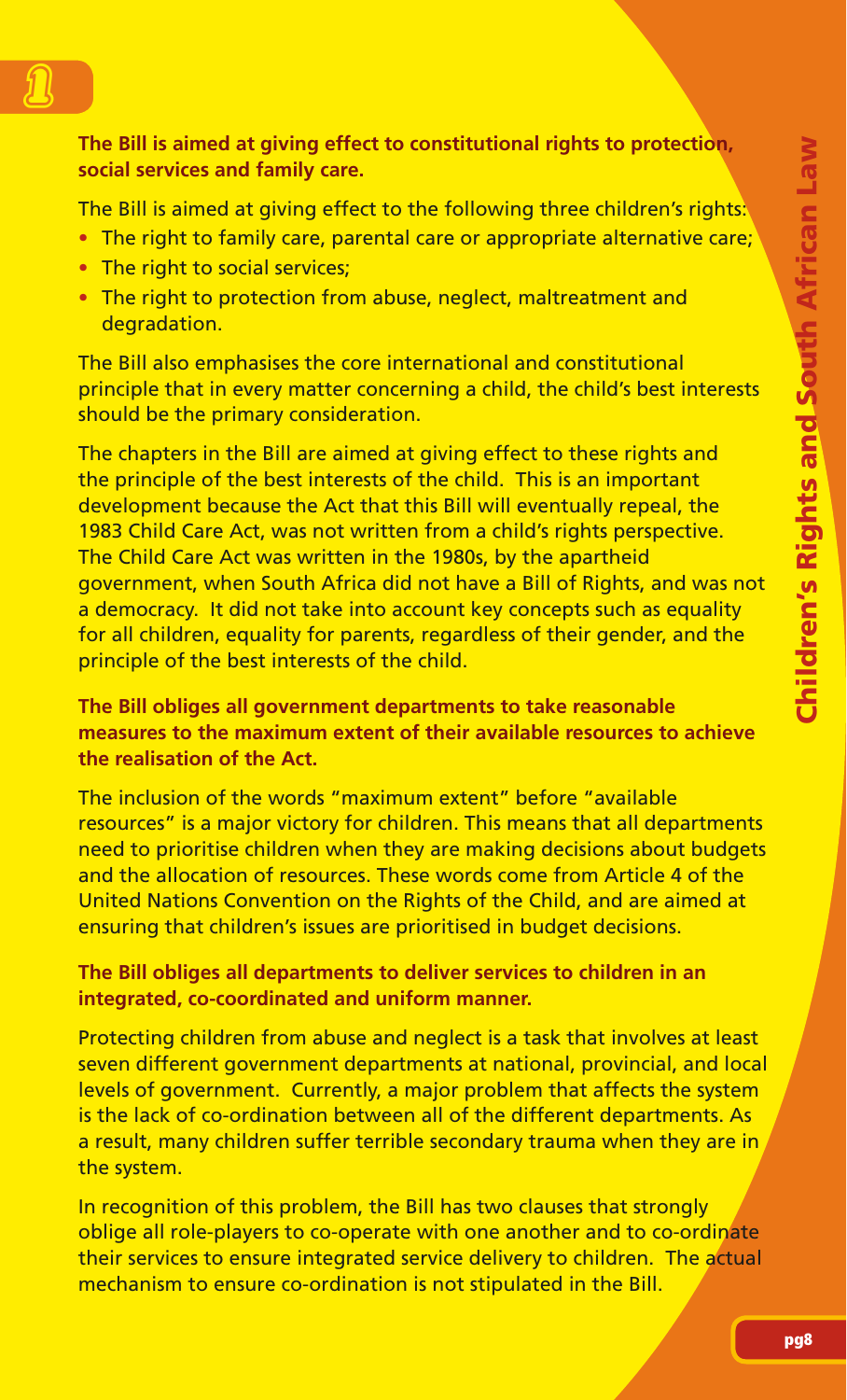# **1**

#### **The Bill has a special focus on children with disabilities and promotes equal opportunity and protection for children with disabilities.**

Major advances have been made in recognising the rights of children with disabilities or with chronic illnesses, and in quaranteeing that these children have access to all of the services provided by the Bill. The disability task team worked closely with the members of the committee and the drafters to make certain that the Bill creates an enabling environment and responds to the special needs of children with disabilities. The general principles section of the Bill recognises that to have equal access to those services, disabled children may require special support.

The biggest advance is the addition of a section dedicated to children with disabilities and chronic illnesses:

#### 11. (1) In any matter concerning a child with a disability due consideration must be given to:

- (a) providing the child with parental care, family care or special care as and when appropriate;
- (b) making it possible for the child to participate in social, cultural, religious and educational activities, recognising the special needs that the child may have;
- (c) providing the child with conditions that ensure dignity, promote self-reliance and facilitate active participation in the community; and
- (d) providing the child and the child's caregiver with the necessary support services.

#### **Cultural, religious and social practices that have the potential to harm children have been prohibited or regulated.**

Female genital mutilation and virginity testing have been banned, and a male child now has the right to refuse to be circumcised. Anyone who violates these provisions or who fails to protect the child from such an abuse, is guilty of an offence. Controversy surrounded the banning of virginity testing, and various cultural groups that support the tradition of virginity testing are expected to lobby the National Council of Provinces.

#### **The age for consent to medical treatment has been changed from 14 to 12–years-old.**

Children under the age of 12 need the consent of their parents or caregivers to receive medical treatment. Children over the age of 12 can give consent to obtain medical treatment themselves. Children over 12 years can also consent to a surgical operation, but must be assisted by their parent or guardian. Caregivers can now give consent for medical treatment to children under the age of 12. Consent for a surgical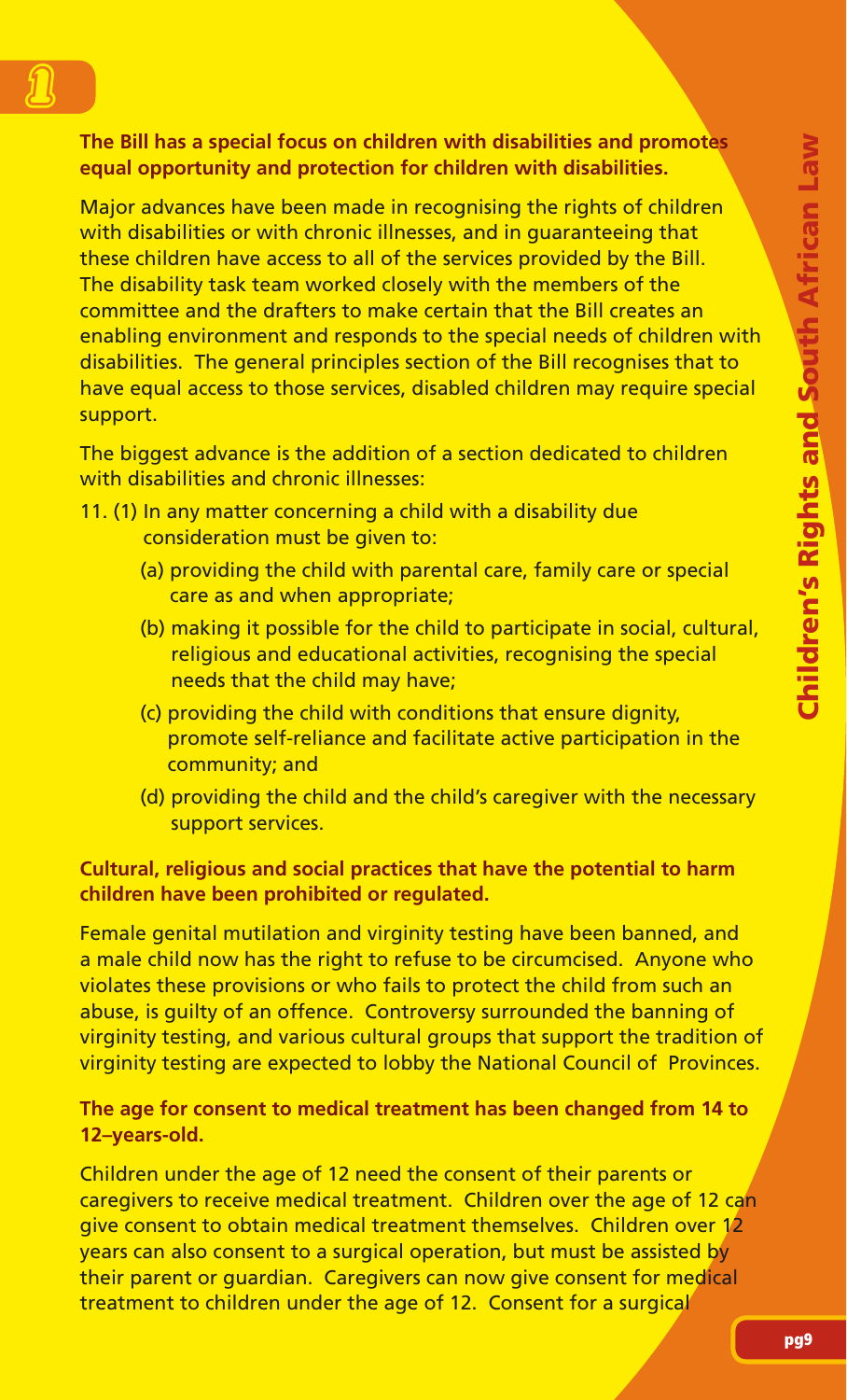operation, in a non-emergency, may only be given by the minister or by the High Court, where no parent or guardian is available.

**The important shift from the concept of parental power to the new, enlightened concept of parental responsibility is recognised.**

The debate on replacing the terms "access" and "custody" with "care" and "contact" dogged the committee. The committee members finally decided that it was important to shift the concept of parental power to a new emphasis on parental responsibilities and rights, and that the new terminology was essential for this shift to take place. They, therefore, decided to use the new terms "care" and "contact".

The committee also voted to have the following subsection inserted into the interpretation section:

 1. (2) In addition to the meaning assigned to the terms "custody" and "access" in any law, and the common law, the terms "custody" and "access" in any law must be construed to also mean "contact" and "care" as defined in this Act.

**Guardianship applications will now remain the exclusive jurisdiction of the High Court; thereby preventing caregivers in rural areas from being able to protect the property rights of orphans in their care.**

The Children's Court should be empowered to hear guardianship applications in order to ensure that orphans' property rights are protected. However, the deputy minister of justice argued against extending the jurisdiction of the Children's Court to include guardianship. as he was concerned about corruption, capacity, and cost. Guardianship, therefore, remains the exclusive jurisdiction of the High Court. This is a major problem for the many caregivers who need to protect the property rights of the orphans in their care, especially those living in rural areas.

#### **Legal Aid Board will decide whether a child needs a lawyer in the Children's Court.**

Magistrates must now consider whether or not a child needs a lawyer when a case appears in the Children's Court. If the court is of the opinion that it would be in the best interests of the child to have a lawyer, the court must refer the matter to the Legal Aid Board. The Legal Aid Board must then make a decision as to whether to grant the child a lawyer at state expense. Regulations will guide the courts and the Legal Aid Board as to which situations would result in substantial injustice if the child does not have a lawyer.

#### **National Child Protection Register incorporated into section 75 Bill.**

A provision for the establishment of a National Child Protection Register has been reincorporated into the Section 75 Bill. The amended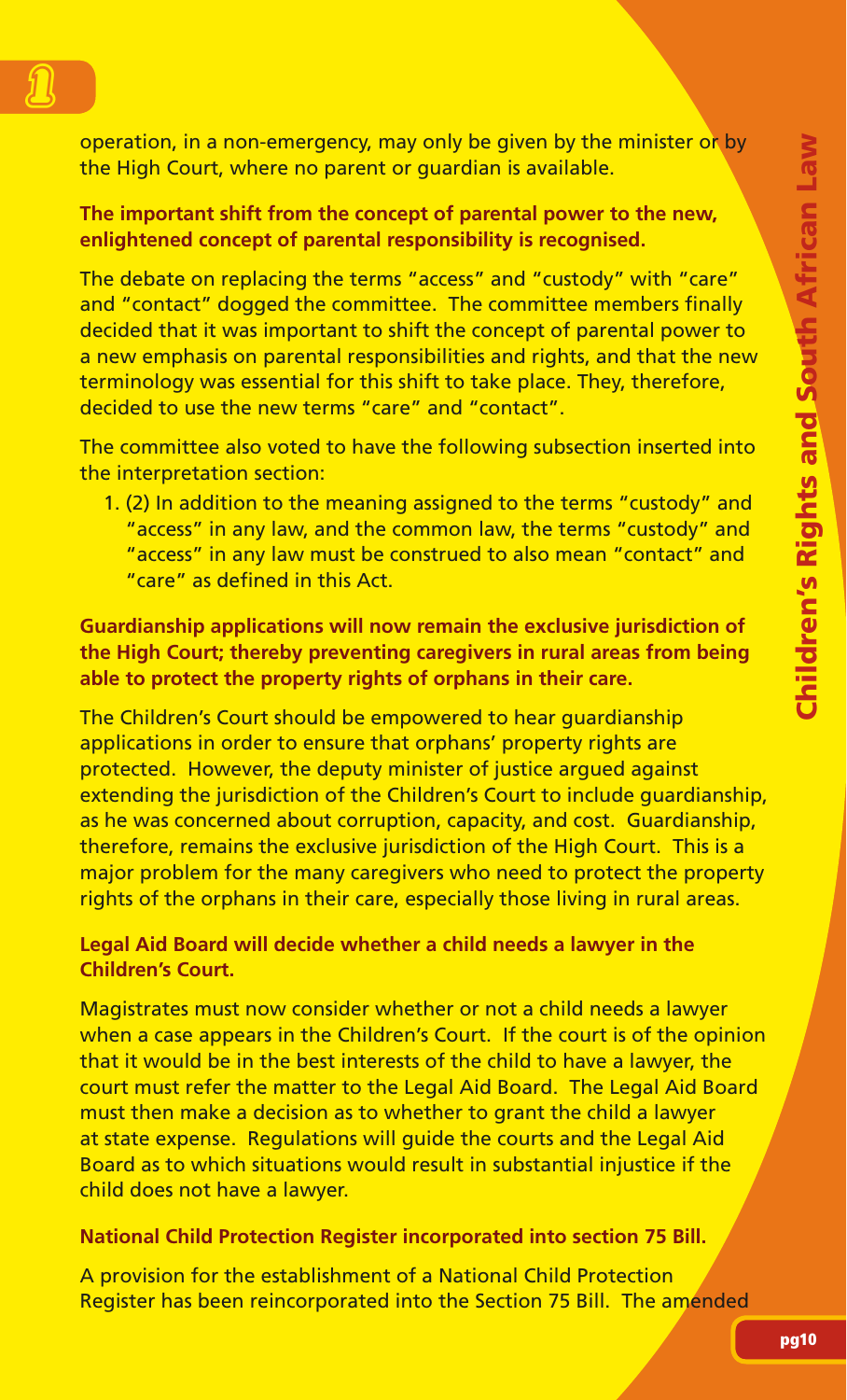**1** 

chapter includes changes to the data held on children, allowing for disaggregation on the basis of age, gender, and disability, in order to monitor trends in abuse and neglect, and to adapt services accordingly.

**All welfare organisations that work with children must check the names of staff and anyone who has access to the children in their care. This includes current employees. Everyone who is placed on Part B of the Register (people unsuitable to work with children) will be notified and will be eligible for dismissal. Anyone who commits more than one offence against a child will remain on the register in perpetuity.**

**Children in need of care and protection.**

The categories of children identified as in need of care and protection have been redefined. Only orphans without any visible means of support are included, rather than all orphans. To determine whether they are in need of care and protection, a social work investigation is compulsory for children who fall into one of the following categories:

- Street children:
- A child who is a victim of child labour:
- A child who is a victim of trafficking:
- A child in a child-headed household;
- An unaccompanied foreign child.

#### **Adoption**

The Bill creates a register of adoptable children and adoptive parents. The financial test that prevented many poor people from adopting children has now been removed. A provision that allowed the adopting parents to pay the biological mother compensation for loss of earnings has been removed. This removes a possible form of unfair inducement to a mother to pressurise her to consent to the adoption of her child.

Section 233(1)(a) requires that a parent who is a minor (under 18 years of age) must be assisted by her guardian in giving consent for her child to be adopted. Under the current law, a 16 year-old who wants her child to be adopted can give consent on her own, without her parents' knowledge. Requiring the young mother to tell her parents about her pregnancy may prevent many young mothers from considering adoption as an option.

#### **Inter-country adoption**

The Bill closes the loophole on back-door, inter-country adoptions. Any application for guardianship or rights to remove a child from the country will now be regarded as an inter-country adoption, and will have to go through a well-regulated procedure.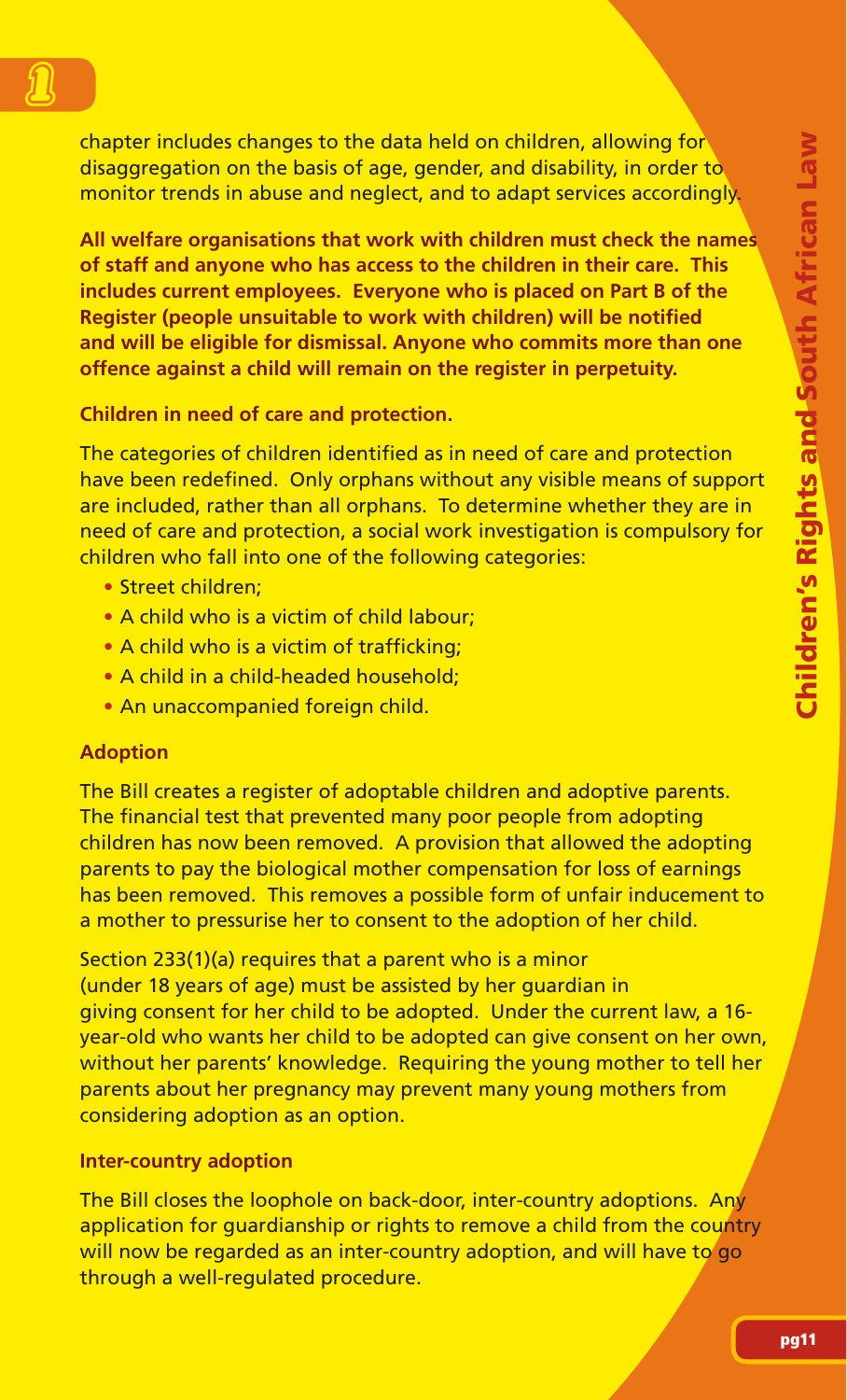#### **Trafficking**

**1** 

The Bill makes trafficking of children an offence. Various people in the trafficking chain can now be arrested for trafficking. This includes those who are involved in advertising, harbouring, or transportation activities. Syndicates can now also be prosecuted. Assistance for victims of trafficking is stipulated; this includes that children may apply for asylum if returning them to their country of origin would return them to an unsafe environment.

#### **The Bill and the Media**

The Bill makes only a few references to the identification of children in the media. These focus largely on prohibiting the publication of information relating to the facilitation of child trafficking. Section 74 is of greatest practical importance to journalists:

No person may, without the permission of a court, in any manner publish any information relating to the proceedings of a children's court which reveals or may reveal the name or identity of a child who is a party or a witness the proceedings.

While the protection of the child's identity is paramount, stories about children's court proceedings are to be encouraged.

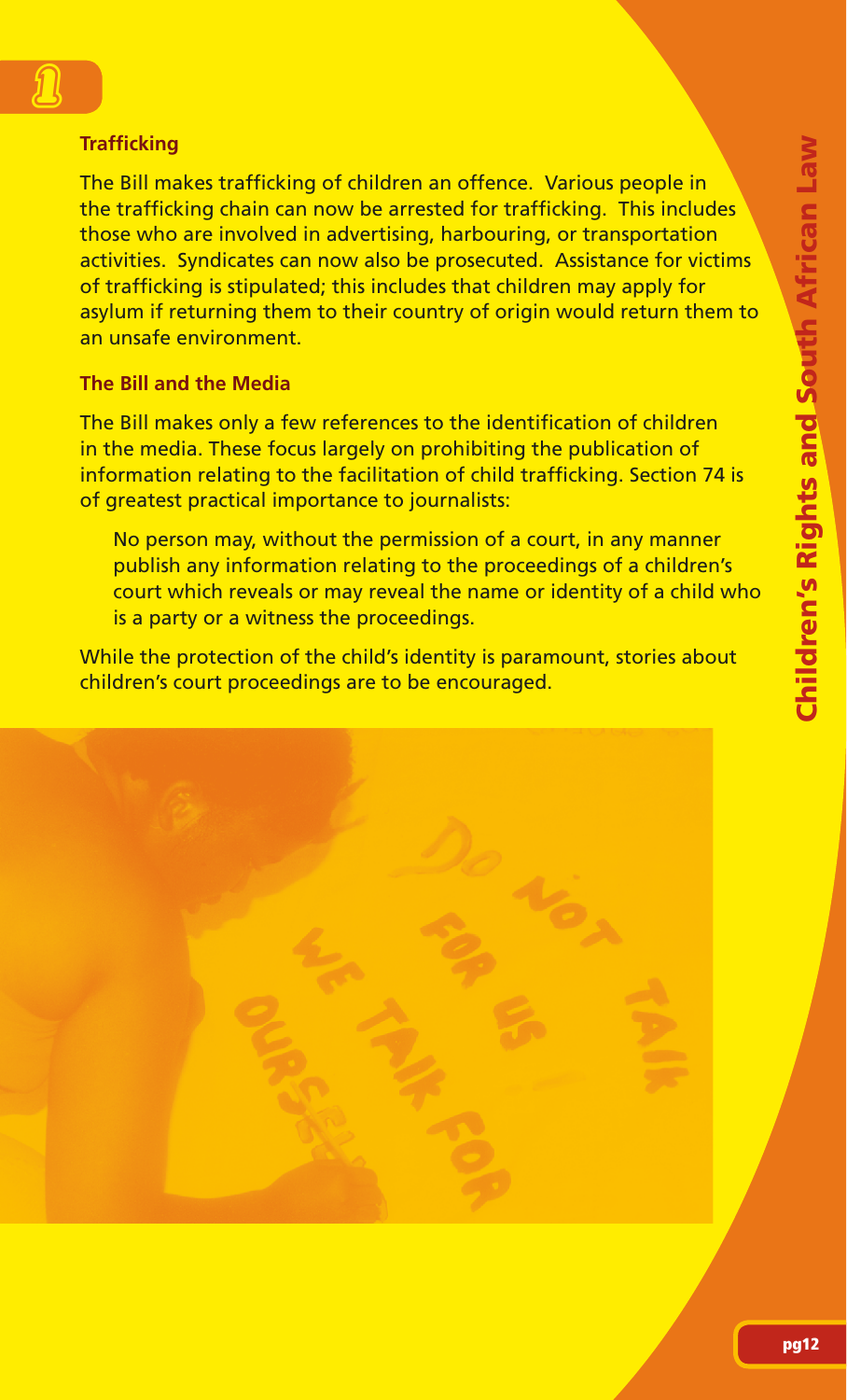# **1**

# **The Sexual Offences Bill**

#### **The Sexual Offences Bill proposes:**

- In the case of a contravention of the law relating to a witness or accused under the age of 18, the punishment be increased to a fine, three years' imprisonment, or both;
- That the victim of a sexual offence whose identity is revealed by the media (contrary to their wishes) will be able to apply for compensation for physical or psychological injury, as well as loss of income.

The Bill will also broaden the definition of rape and include boys and men as victims of rape. Under current common law boys and men can only be indecently assaulted or sexually abused, which carry lesser sentences than rape.

The Sexual Offences Bill prohibits the publication of the identity of the victim of a sexual offence, as well as the identification of that person's family, or information that may lead to the identification of the victim or their family.

**With children, always exercise extreme care when dealing with the identity of witnesses or accused under the age of 18. If in doubt, hide their identity.**

The guiding principle in these cases is that complainants should have the right to confidentiality and privacy, and to protection from publicity about the offence. The vulnerability of children should further entitle them to speedy and special protection, and provision of services, by all role-players during all phases of the investigation, the court process, and thereafter.

**SCONDING TO EXECUTE SEXUAL SEXUAL SEXUAL SEXUAL SEXUAL SEXUAL SEXUAL SEXUAL SEXUAL SEXUAL SEXUAL SEXUAL SEXUAL SEXUAL SEXUAL SEXUAL SEXUAL SEXUAL SEXUAL SEXUAL SEXUAL SEXUAL SEXUAL SEXUAL SEXUAL SEXUAL SEXUAL SEXUAL SEXUA** Please note: For the past few years, the Bill has been stuck in parliament, as some issues are still being considered for addition to the Bill. It is unclear when it will be passed. Please check with the Ministry of Justice (www.doj.gov.za) or

www.pims.org.za/monitor for the latest developments.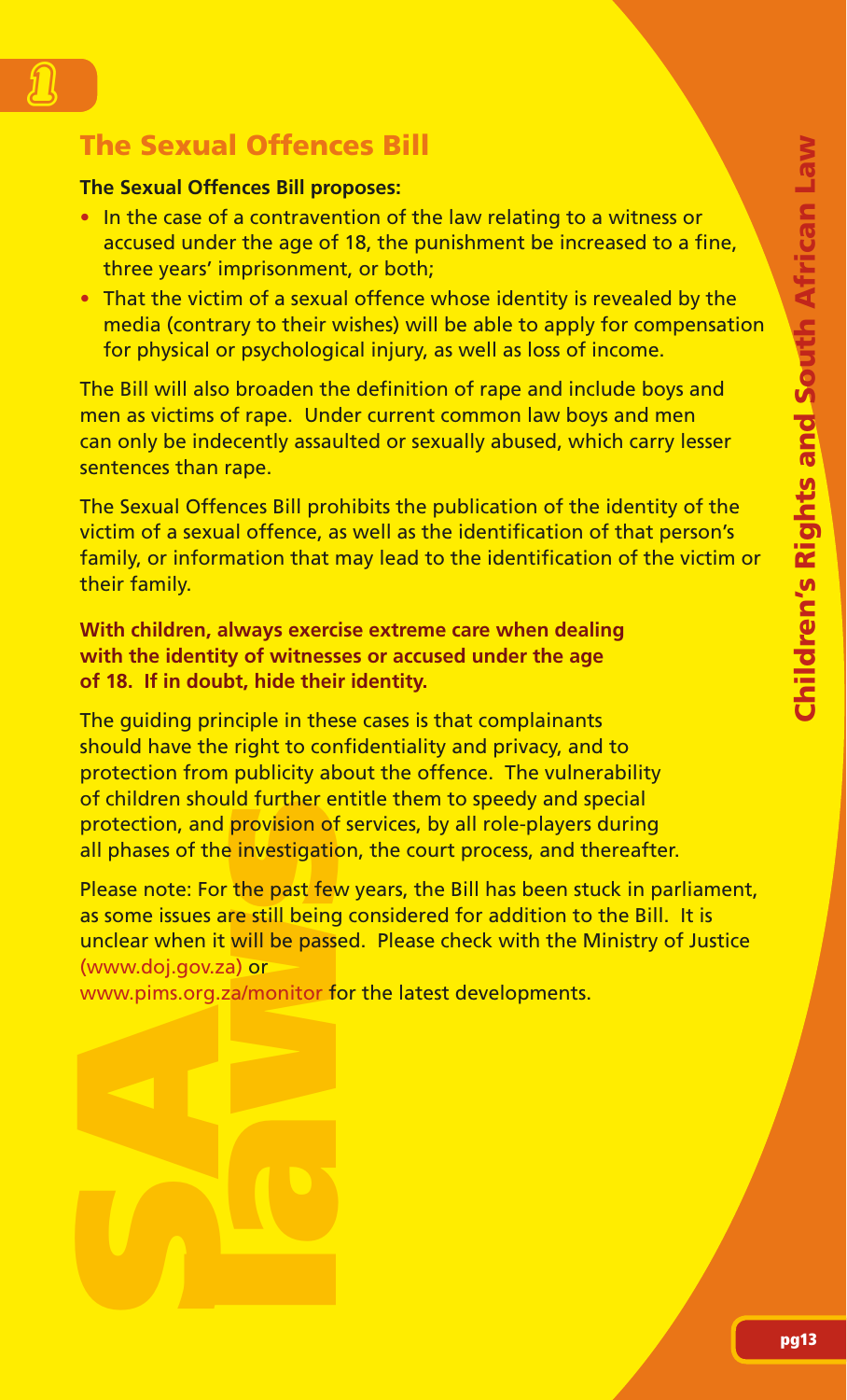

# **The Convention on the Rights of the Child: A Journalist's Summary**

The United Nations Convention on the Rights of the Child (UNCRC) was ratified by the South African government in 1995. The UNCRC sets out what governments and individual citizens should do to promote and protect the human rights of all children. By signing the UNCRC, South Africa has committed itself to ensuring that children can grow up in safe and supportive conditions, with access to quality education, health care, and a good standard of living. The UNCRC acknowledges children's rights to express their thoughts and opinions freely, to play and form their own clubs and organisations, to access information and to make their ideas and information known.

#### **1. Definition of a child**

 All people under the age of 18, unless by law, majority is attained at an earlier age.

#### **2. Non-discrimination**

 All rights apply to all children without exception, and the state is obliged to protect children from any form of discrimination. The state must not violate any right and must take positive action to promote them all.

#### **3. Best interests of the child**

 All actions concerning the child should take full account of his or her best interests. The state is to provide adequate care when parents or others responsible fail to do so.

#### **4. Implementation of rights**

 The state is obliged to translate the rights in the UNCRC into reality.

#### **5. Parental guidance and the child's evolving capacities**

 The state has a duty to respect the rights and responsibilities of parents or the extended family to provide appropriate direction and guidance to children in the exercise of their rights.

#### **6. Survival and development**

 The child has an inherent right to life, and the state must ensure the maximum survival and development of the child.

#### **7. Name and nationality**

 Every child has the right to have a name from birth and to be granted a nationality.

#### **8. Preservation of identity**

 The state is obliged to protect and, if necessary, re-establish the basics of a child's identity (name, nationality and family ties).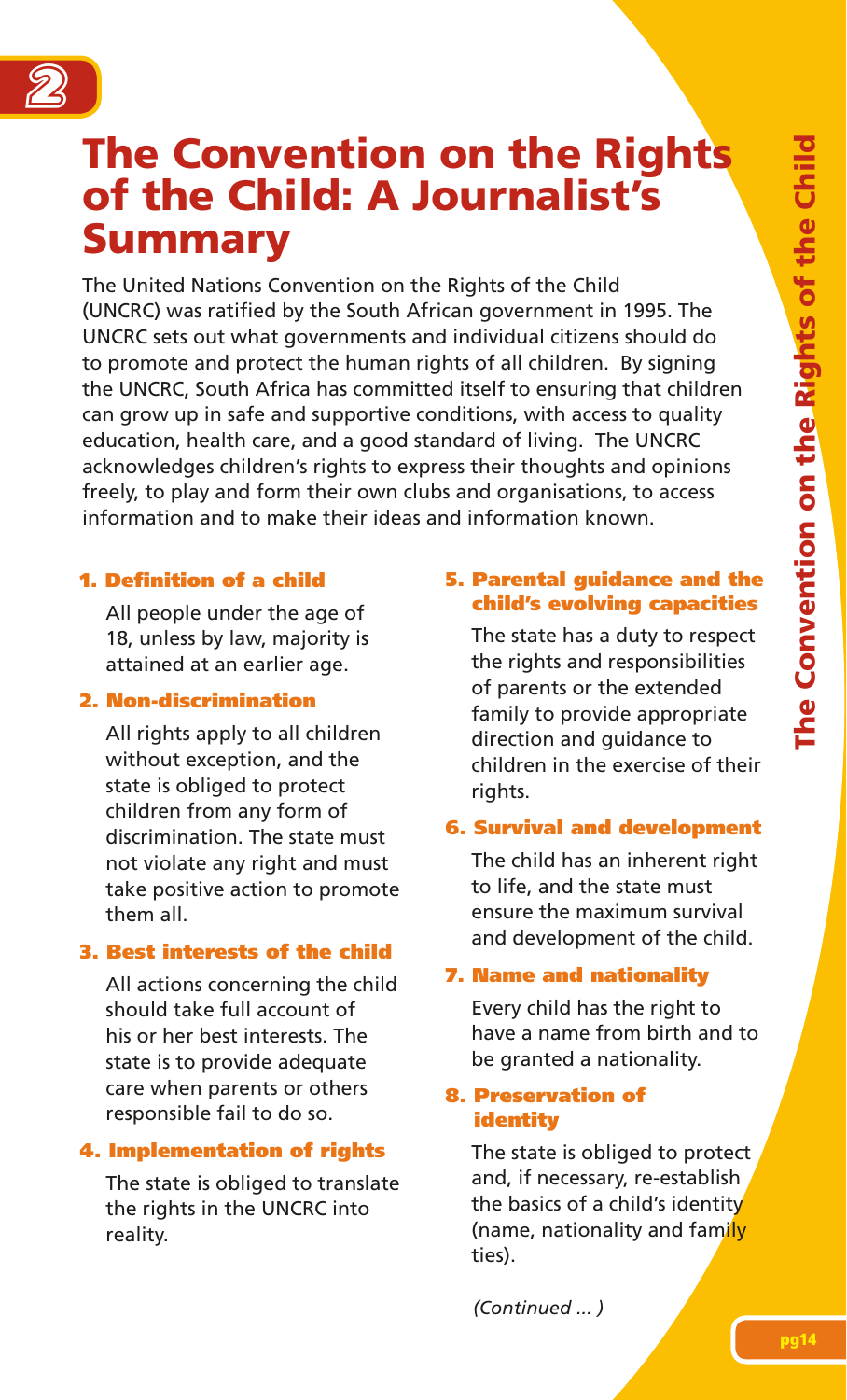

#### **9. Separation from parents**

 Children have the right to live with their parents unless this is incompatible with their best interests; to maintain contact with both parents if separated from one or both; and the right to be informed by the state of the whereabouts of their parents if such separation is the result of action by the state.

#### **10. Family re-unification**

 Children and their parents have the right to leave any country and to enter their own in order to be reunited or to maintain the child/ parent relationship.

#### **11. Illicit transfer and non-return**

 The state is obliged to try to prevent and remedy the kidnapping or retention of children in another country by a parent or third party.

#### **12. The child's opinion**

 The child has the right to express an opinion and to have that opinion taken into account in any matter or procedure affecting the child.

#### **13. Freedom of expression**

 Children have the right to obtain and make known information and to express their views, unless this would violate the rights of others.

#### **14. Freedom of thought, conscience and religion**

 The child has the right to freedom of thought, conscience and religion, subject to appropriate parental guidance and national law.

#### **15. Freedom of association**

 The child has the right to meet with others and to join or set up associations, unless doing so violates the rights of others.

#### **16. Protection of privacy**

 Children have the right to protection from interference with their privacy, family, home and correspondence and from libel/slander.

#### **17. Access to appropriate information**

 The media has a duty to disseminate information to children that is of social, moral, educational and cultural benefit to them, and which respects their cultural background. The state is to take measures to encourage the publication of material of value to children and to protect children from harmful materials.

#### **18. Parental responsibilities**

 Both parents jointly have primary responsibility for bringing up their children and the state should support them in this task.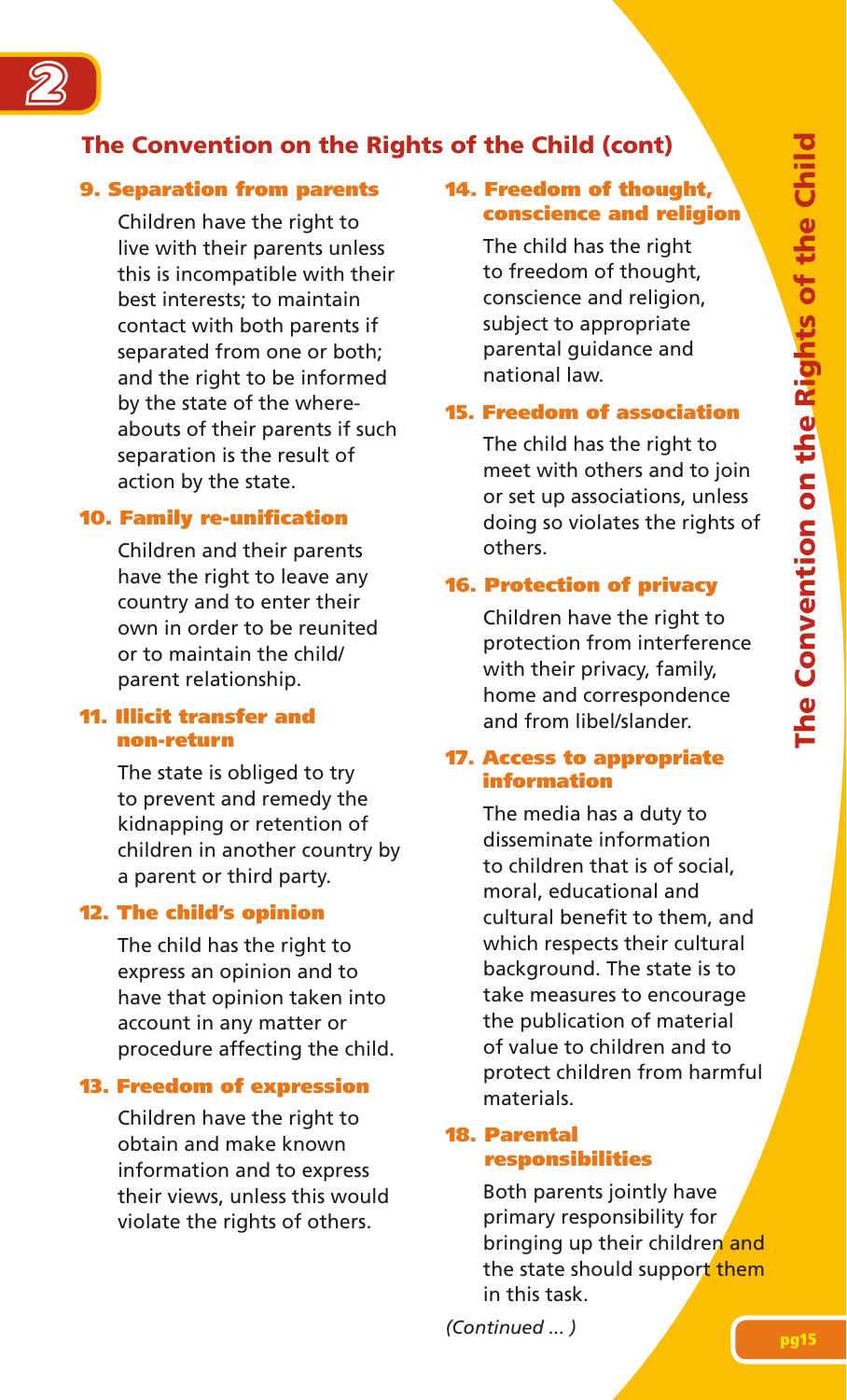

#### **19. Protection from abuse and neglect**

 The state is obliged to protect children from all forms of physical or mental violence perpetrated by parents or others responsible for their care, and to undertake preventative and treatment programmes in this regard.

#### **20. Protection of children without families**

 The state is obliged to provide special protection for children deprived of their family environment and to ensure that appropriate alternative family care or institutional placement is made available to them, taking into account the child's cultural background.

#### **21. Adoption**

 In countries where adoption is recognised and/or allowed, it shall only be carried out in the best interests of the child, with all necessary safeguards for a given child and authorisation by the competent authorities.

#### **22. Refugee children**

 Special protection is to be granted to children who are refugees or seeking refugee status, and the state is obliged to co-operate with competent organisations providing such protection and assistance.

#### **23. Disabled children**

 Disabled children have the right to special care, education, and training designed to help them to achieve greatest possible selfreliance and participation to lead a full and active life.

#### **24. Health and health services**

 The child has the right to the highest level of health and access to health and medical services, with special emphasis on primary and preventive health care, public health education and the reduction of infant mortality. The state is obliged to work towards the abolition of harmful traditional practices. Emphasis is laid on the need for international co-operation to ensure this right.

#### **25. Periodic review of placement**

 A child placed by the state for reasons of care, protection or treatment, has the right to have all aspects of that placement evaluated regularly.

#### **26. Social security**

 Children have the right to benefit from social security.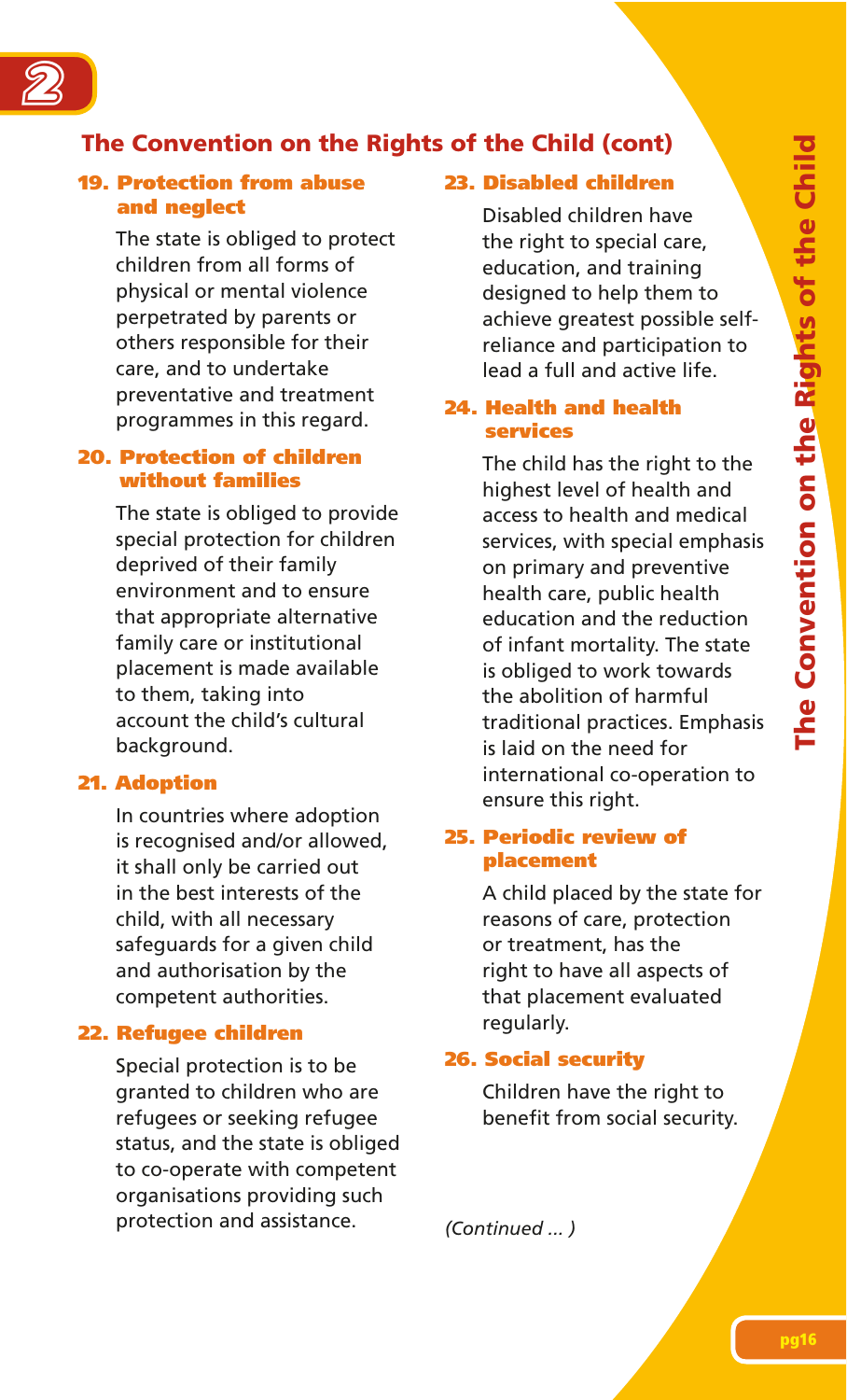

#### **27. Standard of living**

 Children have the right to benefit from an adequate standard of living. It is the primary responsibility of parents to provide this and the state's duty to ensure that parents are able to fulfil that responsibility. The state may provide material support in the case of need, and may seek to ensure recovery of child maintenance costs from absent parents or quardians.

#### **28. Education**

 The child has the right to education and the state has a duty to ensure that primary education, at least, is made free and compulsory. Administration of school discipline is to reflect the child's human dignity. Emphasis is laid on the need for international co-operation to ensure this right.

#### **29. Aims of education**

 The state must recognise that education should be directed at developing the child's personality and talents, preparing the child for active life as an adult, fostering respect for basic human rights and developing respect for the child's own cultural and national values and those of others.

#### **30. Children of minorities or indigenous people**

 Children of minority communities and indigenous people have the right to enjoy their own culture and to practise their own religion and language.

#### **31. Leisure, recreation, and cultural activities**

 Children have the right to leisure, play and participation in cultural and artistic activities.

#### **32. Child labour**

 The state is obliged to protect children from engaging in work that constitutes a threat to their health, education or development, to set minimum ages for employment, and to regulate conditions of employment.

#### **33. Drug abuse**

 The child has the right to protection from the use of narcotic and psychotropic drugs and from being involved in their production or distribution.

#### **34. Sexual exploitation**

 The child has the right to protection from sexual exploitation and abuse, including prostitution and involvement in pornography.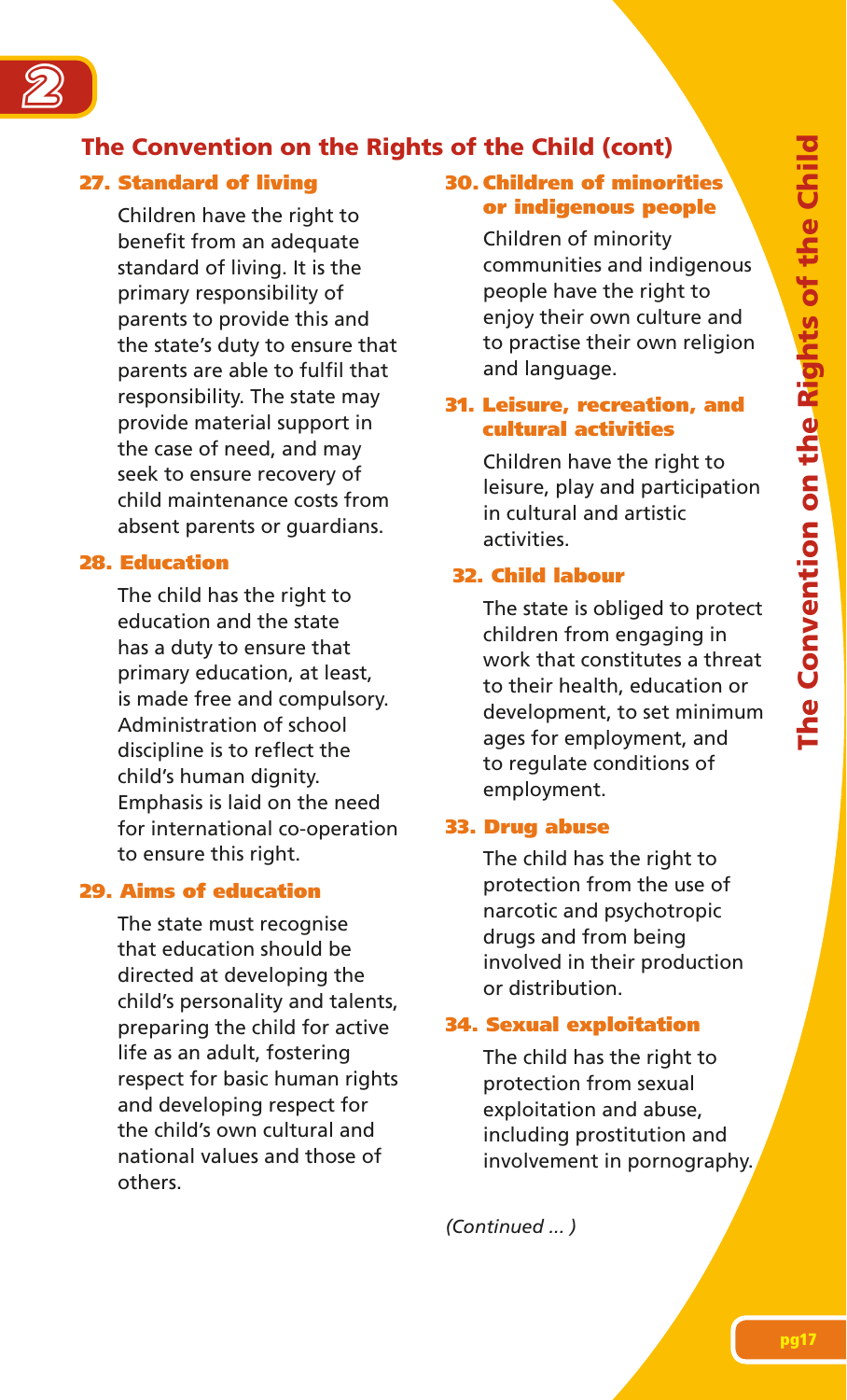

#### **35. Sale, trafficking, and abduction**

 The state is obliged to make every effort to prevent the sale, trafficking and abduction of children.

#### **36. Other forms of exploitation**

 The child has the right to protection from all other forms of exploitation not covered in articles 32, 33, 34 and 35.

#### **37. Torture and deprivation of liberty**

**uncercy**<br> **uncercy**<br> **uncercy**<br> **uncercy**<br> **uncercy**<br> **uncercy**<br> **uncercy**<br> **uncercy**<br> **uncercy**<br> **uncercy**<br> **uncercy**<br> **uncercy**<br> **uncercy**<br> **uncercy**<br> **uncercy**<br> **uncercy**<br> **uncercy**<br> **uncercy**<br> **uncercy**<br> **u**<br> **u**<br> **u**  The prohibition of torture, cruel treatment or punishment, capital punishment and life imprisonment. Arrest and any form of restriction of liberty must be used only as a last resort and for the shortest appropriate time. Children have the right to appropriate treatment, separation from detained adults, contact with their family and access to legal and other assistance.

#### **38. Armed conflicts**

 States are obliged to respect and ensure respect for humanitarian law as it applies to children. No child under 15 years of age should take a direct part in hostilities or be recruited into the armed forces, and all children affected by armed conflict should benefit from protection and care.

#### **39. Rehabilitative care**

The state is obliged to ensure that children damaged by armed conflict, torture, neglect, maltreatment or exploita-tion receive appropriate treatment for their recovery and social reintegration.

#### **40. Administration of juvenile justice**

 Children alleged or recognised as having committed an offence have the right to respect for their human rights and, in particular, to benefit from all aspects of the due process of law, including legal or other assistance in preparing and presenting their defence. Recourse to judicial proceedings and institutional placements should be avoided wherever possible and appropriate.

#### **41. Respect for existing standards**

 If any standards set in national law or other applicable international instruments are higher than those of this Convention, it is the higher standard that applies.

#### **42. Publicising and implementing the Convention**

The state is obliged to make the rights contained in the Convention widely known to adults and children.

*\* Materials used in this section were adapted from PressWise, prepared for Unicef*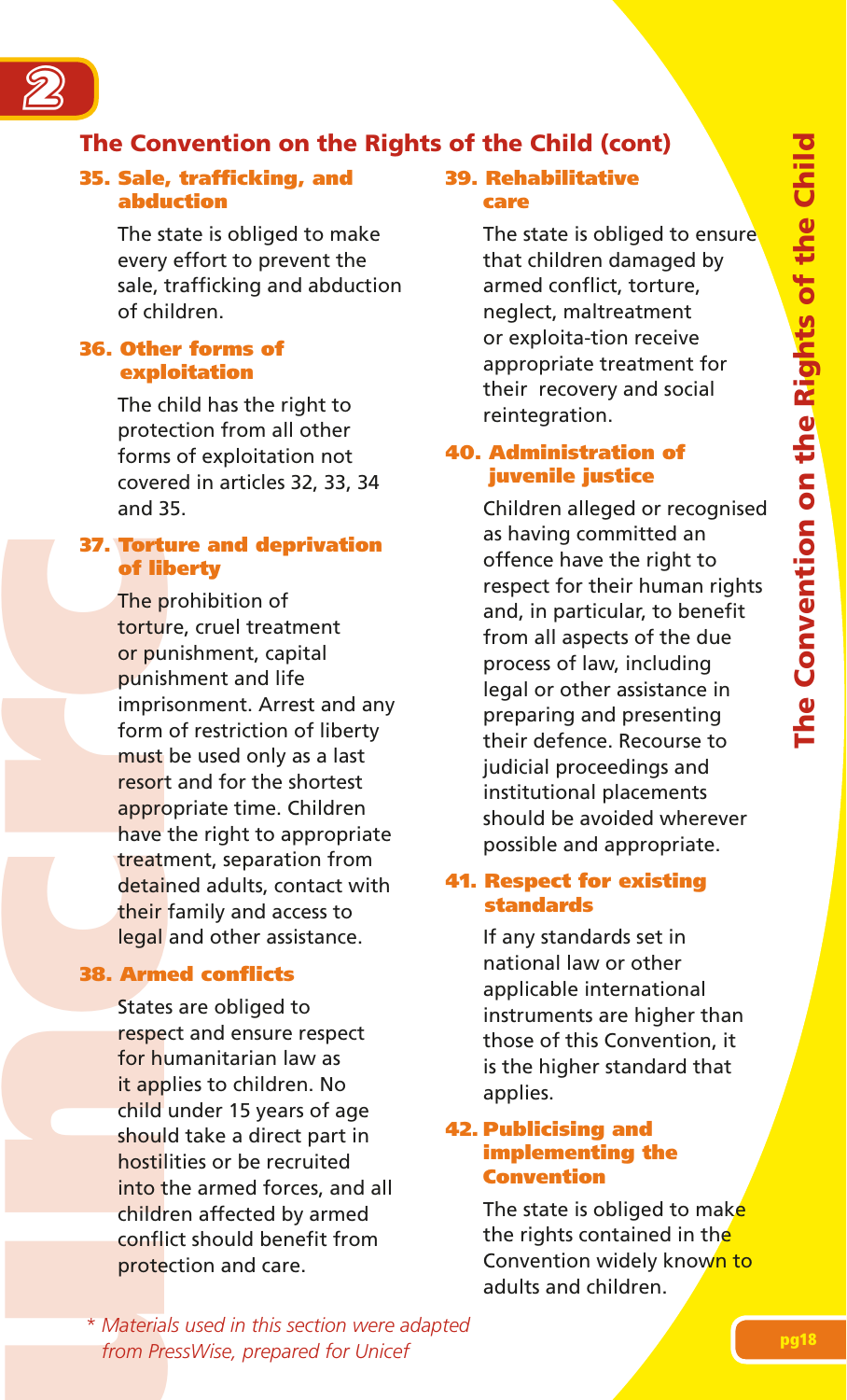

# **Codes of Practice**

Both the Press Code of Professional Practice and the Broadcasting Complaints Commission of South Africa (BCCSA) Code make specific reference to children.

*(For the full text of the BCCSA Code please go to the CD.)*

# **Press Code of Professional Practice**

# **Preamble**

The basic principle to be upheld is that the freedom of the press is indivisible from and subject to the same rights and duties as that of the individual and rests on the public's fundamental right to be informed and to freely receive and disseminate opinions.

The primary purpose of gathering and distributing news and opinion is to serve society by informing citizens and enabling them to make informed judgments on issues.

The freedom of the press to bring an independent scrutiny to bear on the forces that shape society is a freedom exercised on behalf of the public.

#### The public interest is the only test that justifies departure from the **highest standards of journalism and includes:**

- detecting or exposing crime or serious misdemeanour;
- detecting or exposing serious anti-social conduct;
- protecting public health and safety;
- preventing the public from being misled by some statement or action of an individual or organisation;
- detecting or exposing hypocrisy, falsehoods, or double standards of behaviour on the part of public figures or institutions and in public institutions.

The code is not intended to be comprehensive or all-embracing. No code can cover every contingency. The press will be judged by the code's spirit – accuracy, balance, fairness, and decency – rather than its narrow letter, in the belief that vigilant self-regulation is the hallmark of a free and independent press.

**In considering complaints the Press Ombudsman and Appeal Panel will be guided by the following:** 

# **1. Reporting of News**

1.1 The press shall be obliged to report news truthfully, accurately and fairly.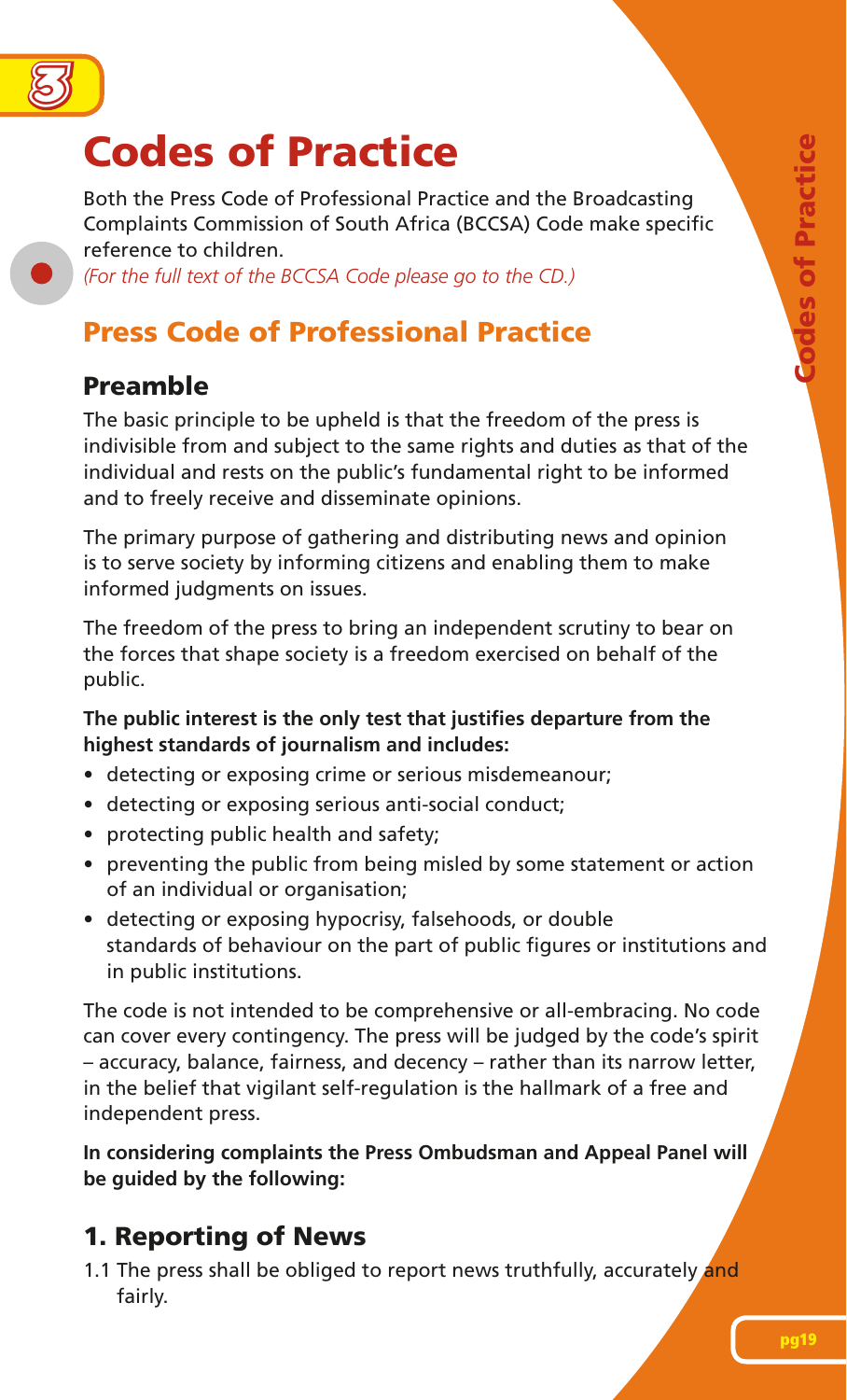

- 1.2 News shall be presented in context and in a balanced manner, without an intentional or negligent departure from the facts. whether by:
	- 1.2.1 distortion, exaggeration or misrepresentation;
	- 1.2.2 material omissions; or
	- 1.2.3 summarisation.
- 1.3 Only what may reasonably be true having regard to the sources of the news, may be presented as facts, and such facts shall be published fairly with due regard to context and importance. Where a report is not based on facts or is founded on opinions, allegation, rumour or supposition, it shall be presented in such manner as to indicate this clearly.
- 1.4 Where there is reason to doubt the accuracy of a report and it is practicable to verify the accuracy thereof, it shall be verified. Where it has not been practicable to verify the accuracy of a report, this shall be mentioned in such report.
- 1.5 A newspaper should usually seek the views of the subject of serious critical reportage in advance of publication; provided that this need not be done where the newspaper has reasonable grounds for believing that by doing so it would be prevented from publishing the report or where evidence might be destroyed or witnesses intimidated.
- 1.6 A publication should make amends for publishing information or comment that is found to be harmfully inaccurate by printing, promptly and with appropriate prominence, a retraction, correction of explanation.
- 1.7 Reports, photographs or sketches relative to matters involving indecency or obscenity shall be presented with due sensitivity towards the prevailing moral climate.
- 1.8 The identity of rape victims and victims of sexual violence shall not be published without the consent of the victim.
- 1.9 News obtained by dishonest or unfair means, or the publication of which would involve a breach of confidence, should not be published unless there is a public interest.
- 1.10 In both news and comment, the press shall exercise exceptional care and consideration in matters involving the private lives and concerns of individuals, bearing in mind that any right to privacy may be overridden by a legitimate public interest.
- 1.11 A newspaper has wide discretion in matters of taste but this does not justify lapses of taste so repugnant as to bring the freedom of the press into disrepute or be extremely offensive to the public. **pg20**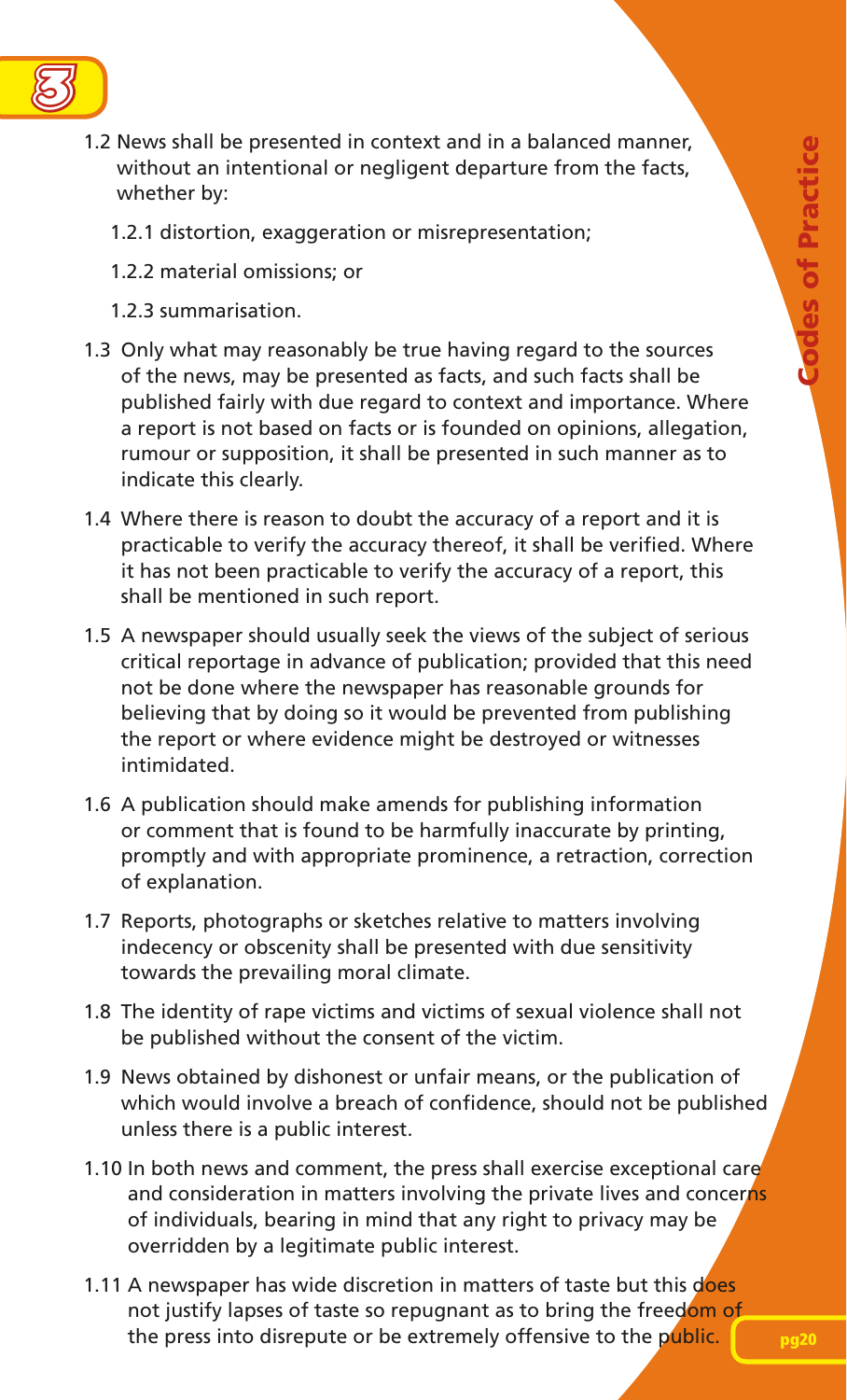

# **2. Discrimination**

- 2.1 The press should avoid discriminatory or denigratory references to people's race, colour, ethnicity, religion, sexual orientation or preference, physical or mental disability or illness, or age.
- 2.2 The press should not refer to a person's race, colour, ethnicity, religion, sexual orientation or preference, physical or mental illness in a prejudicial or pejorative context except where it is strictly relevant to the matter reported or adds significantly to readers' understanding of that matter.
- 2.3 The press has the right and indeed the duty to report and comment on all matters of public interest. This right and duty must, however, be balanced against the obligation not to promote racial hatred or discord in such a way as to create the likelihood of imminent violence.

# **3. Advocacy**

A newspaper is justified in strongly advocating its own views on controversial topics provided that it treats its readers fairly by:

- 3.1 making fact and opinion clearly distinguishable;
- 3.2 not misrepresenting or suppressing relevant facts;
- 3.3 not distorting the facts in text or headlines.

# **4. Comment**

- 4.1 The press shall be entitled to comment upon or criticise any actions or events of public importance provided such comments or criticisms are fairly and honestly made.
- 4.2 Comment by the press shall be presented in such manner that it appears clearly that it is comment, and shall be made on facts truly stated or fairly indicated and referred to.
- 4.3 Comment by the press shall be an honest expression of opinion, without malice or dishonest motives, and shall take fair account of all available facts, which are material to the matter, commented upon.

# **5. Headlines, posters, pictures, and captions**

- 5.1 Headlines and captions to pictures shall give a reasonable reflection of the contents of the report or picture in question.
- 5.2 Posters shall not mislead the public and shall give a reasonable reflection of the contents of the reports in question.
- 5.3 Pictures shall not misrepresent or mislead nor be manipulated to do so.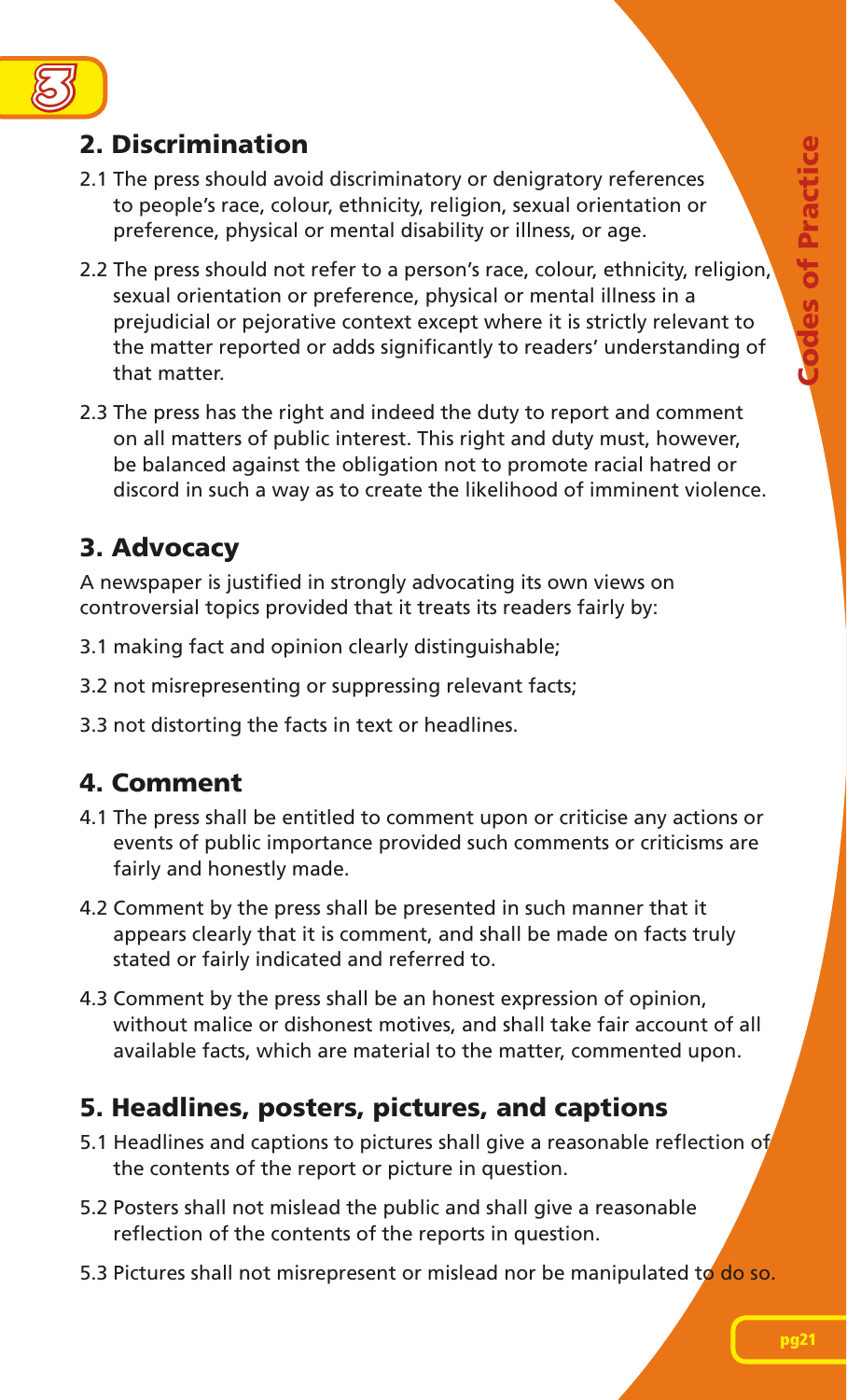



# **6. Confi dential sources**

A newspaper has an obligation to protect confidential sources of information.

# **7. Payment for articles**

No payment shall be made for feature articles to persons engaged in crime or other notorious misbehaviour, or to convicted persons or their associates, including family, friends, neighbours and colleagues, except where the material concerned ought to be published in the public interest and the payment is necessary for this to be done.

# **8. Violence**

Due care and responsibility shall be exercised by the press with regard to the presentation of brutality, violence and atrocities.

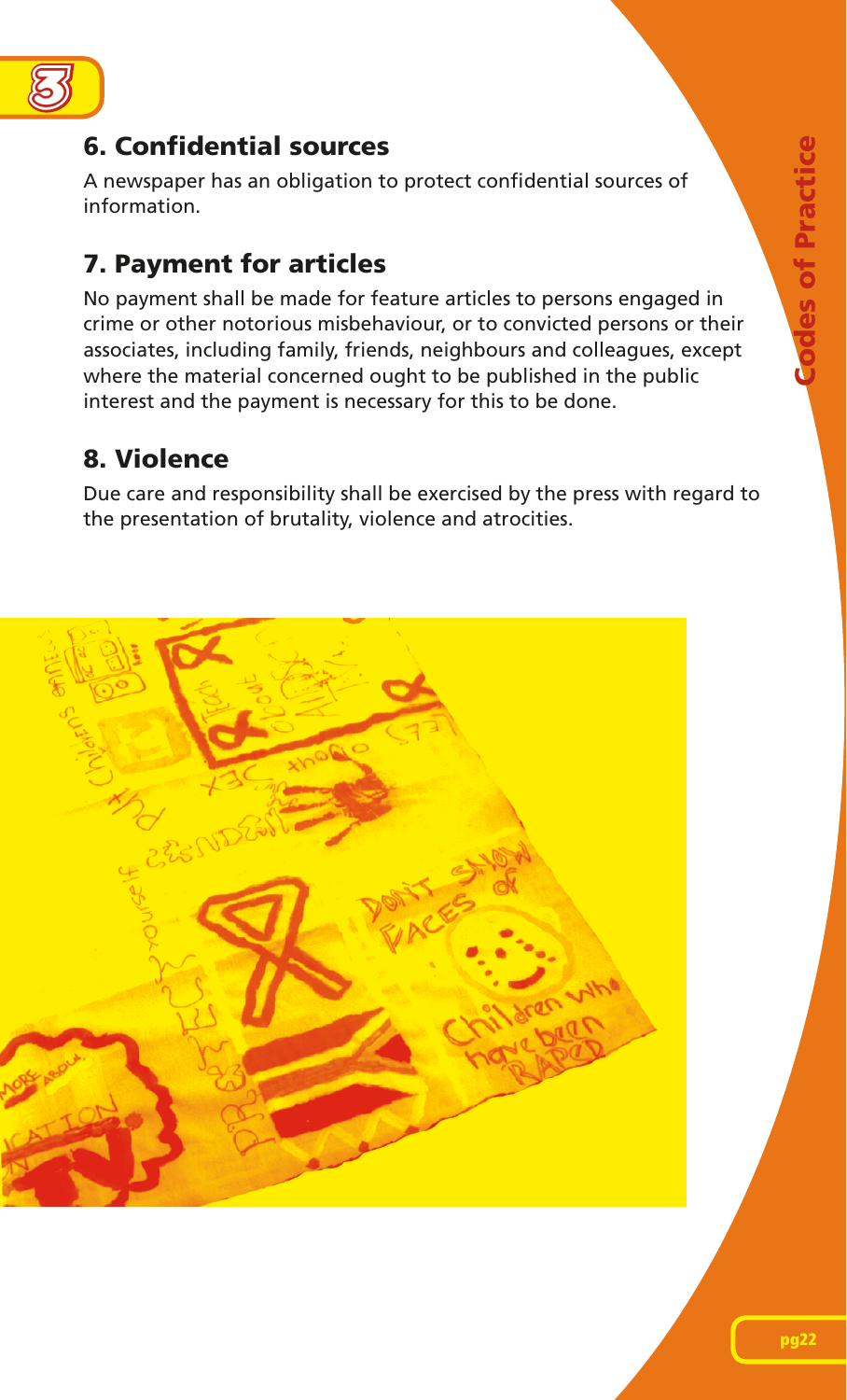

# **The BCCSA Code**

Under the Section 2 of the Independent Broadcasting Authority Act No. 153 of 1993, the Independent Broadcasting Authority (IBA) is required to ensure that broadcasting licensees adhere to a Code of Conduct. In terms of section 56(1) of the Act, "all broadcasting licensees shall adhere to the Code of Conduct for Broadcasting Services". All licensees are required to ensure that all broadcasts comply with this Code and are further required to satisfy the IBA that they have adequate procedures to fulfil this requirement.

The Code defines children as any person under the age of 16. In Section 18 of the Code, specific requirements relating to children are outlined:

# **Children**

- 18. Broadcasters are reminded that children as defined in paragraph 3 above embraces a wide range of maturity and sophistication, and in interpreting this Code it is legitimate for licensees to distinguish, if appropriate, those approaching adulthood from a much younger, pre-teenage audience.
- 18.1 Broadcasters shall not broadcast material unsuitable for children at times when large numbers of children may be expected to be part of the audience.
- 18.2 Broadcasters shall exercise particular caution, as provided for below, in the depiction of violence in children's programming.
- 18.3 In children's programming portrayed by real-life characters, violence shall, whether physical, verbal or emotional, only be portrayed when it is essential to the development of a character and plot.
- 18.4 Animated programming for children, while accepted as a stylised form of story-telling which can contain non-realistic violence, shall not have violence as its central theme, and shall not invite dangerous imitation.
- 18.5 Programming for children shall with due care deal with themes which could threaten their sense of security, when portraying, for example, domestic conflict, death, crime or the use of drugs.
- pre-teenage<br>
18.1 Broadcaster<br>
times when<br>
the audienc<br>
18.2 Broadcaster<br>
in the depic<br>
18.3 In children's<br>
shall, wheth<br>
it is essentia<br>
18.4 Animated p<br>
form of stor<br>
shall not ha<br>
dangerous i<br>
18.5 Programmir<br>
which cou 18.6 Programming for children shall with due care deal with themes which could invite children to imitate acts which they see on screen or hear about, such as the use of plastic bags as toys, use of matches, the use of dangerous household products as playthings, or dangerous physical acts.
	- 18.7 Programming for children shall not contain realistic scenes of violence, which creates the impression that violence is the preferred or only method to resolve conflict between individuals.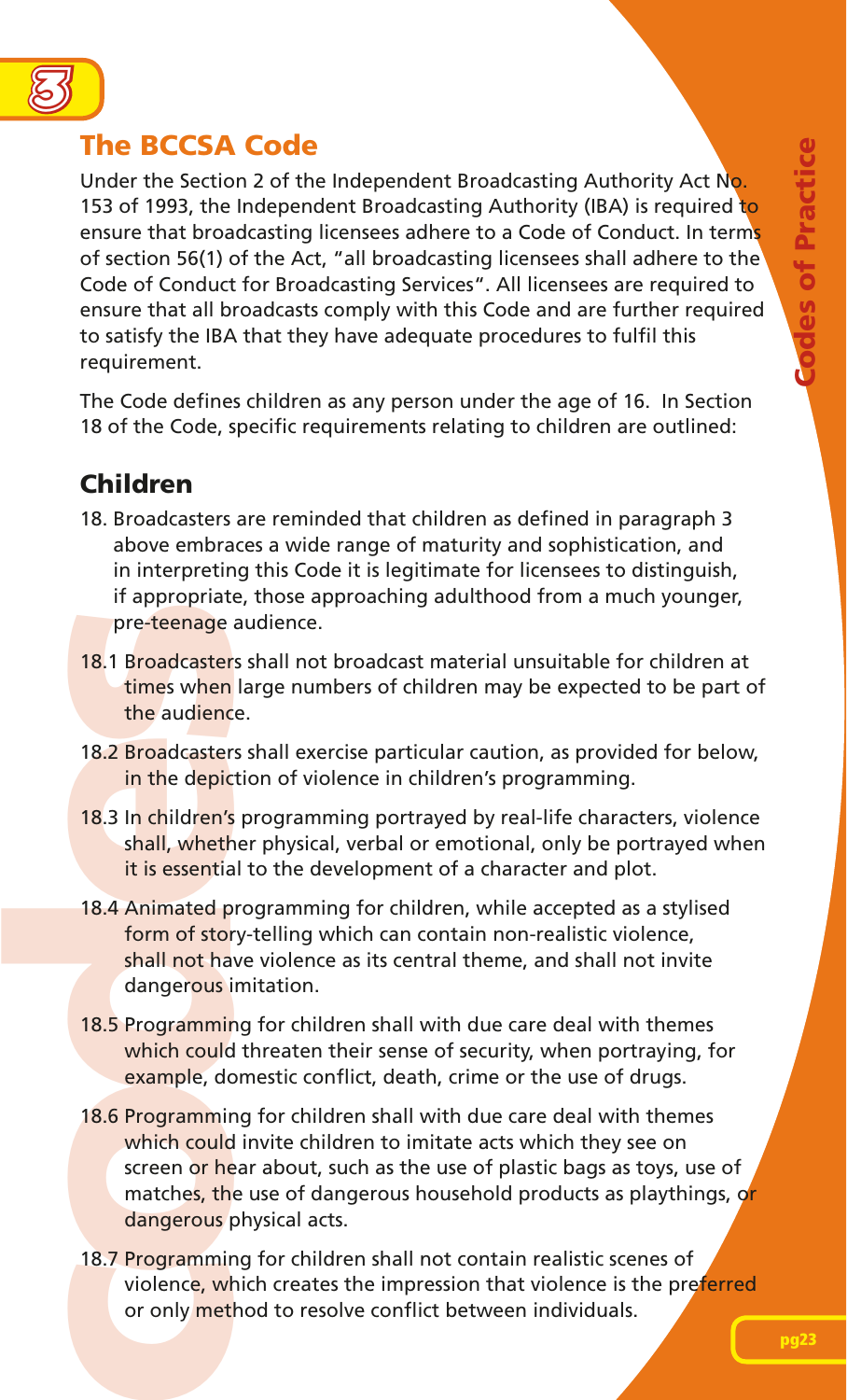

- 18.8 Programming for children shall not contain realistic scenes of violence, which minimise or gloss over the effect of violent acts. Any realistic depictions of violence shall portray, in human terms, the consequences of that violence to its victims and its perpetrators.
- 18.9 Programming for children shall not contain frightening or otherwise excessive special effects not required by the story line.

The Code makes specific reference to children under the sections dealing with:

- **Language:** "Offensive language, including profanity, blasphemy and other religiously insensitive material shall not be used in programmes specially designed for children" and: "No excessively and grossly offensive language should be used before the watershed period on television or at times when large numbers of children are likely to be part of the audience on television or radio."
- **Sexual conduct:** "Licensees shall not broadcast material, which judged within context, contains a scene or scenes, simulated or real of any of the following: a person who, or is depicted as being under the age of 18 years, participating in, engaging in or assisting another person to engage in **sexual conduct or a lewd display of nudity.**"
- 18.9 Programming for children shall not excessive special effects not require<br>The Code makes specific reference to chimical<br>with:<br>**code makes specific reference to chimical**<br>offensive language, incorporation of children<sup>or</sup> **• Watershed period (defined as the period between 21h00 and 05h00 and applying ONLY to television services):** "Programming on television which contains scenes of violence, sexually explicit conduct and/or offensive language intended for adult audiences shall not be broadcast before the watershed period" and: "Some programmes broadcast outside the watershed period will not be suitable for very young children. Licensees should provide sufficient information, in terms of regular scheduling patterns or on-air advice, to assist parents to make appropriate viewing choices."

*For the full text of the BCCSA Code of Practice, visit: http://www.bccsa.co.za or go the CD.*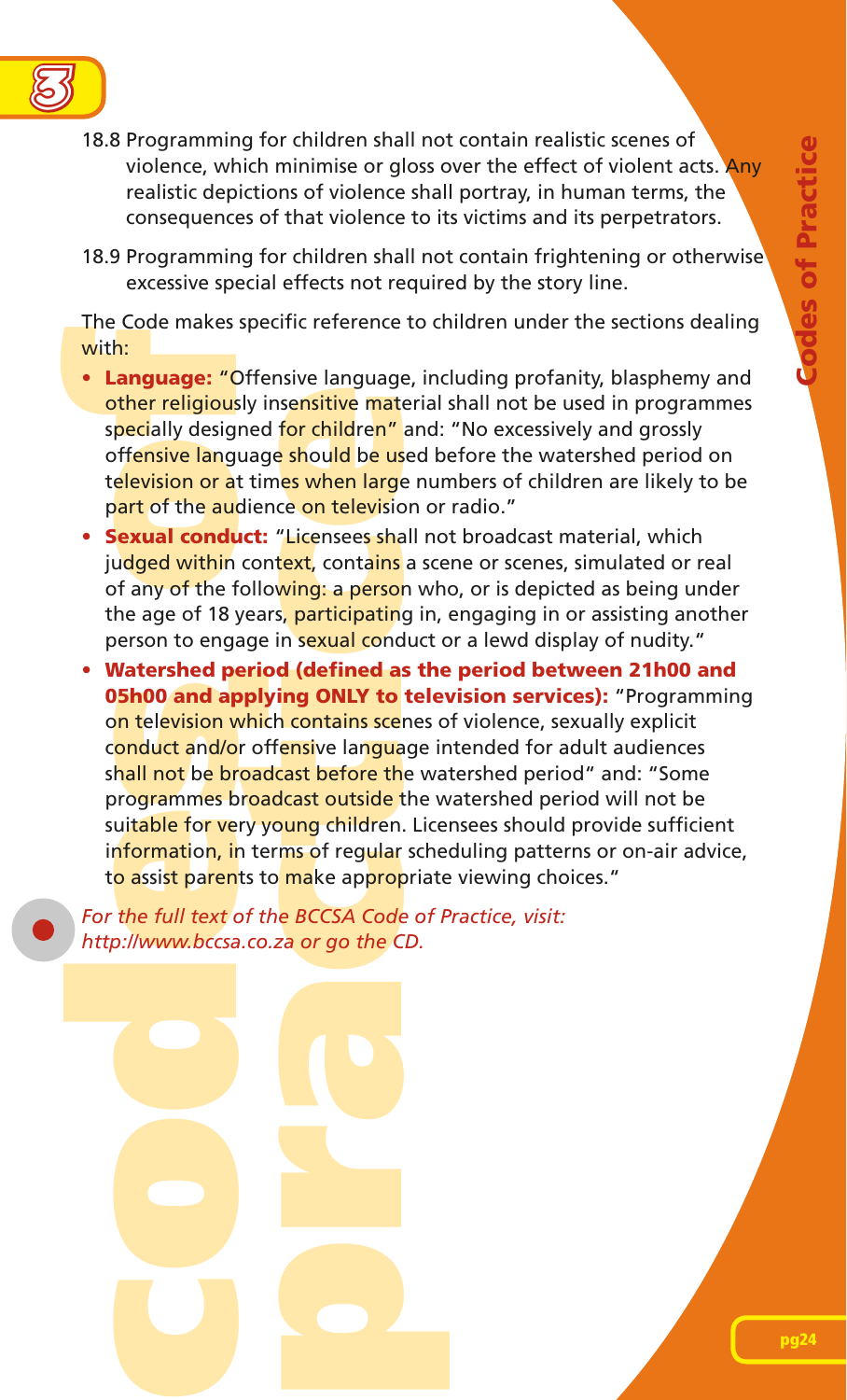

# **Guidelines for Reporting on and Interviewing Children**

The overall guiding ethical principles should be:

- Seek the truth and report it as fully as possible:
- Act independently;
- Minimise harm.

#### *(Bob Steele, Poynter Institute)*

You must also consider the law. For example, according to Section 154(3) of the Criminal Procedure Act:

*No person shall publish in any manner whatever information which reveals or may reveal the identity of the accused under the age of 18 years or of a witness at criminal proceedings who is under the age of 18 years.*

*(Also consult the Children's Bill on the CD in this resource kit.)*

# **Reporting Children**

When covering children and juveniles, journalists should always keep the best interests of the child in mind. Because of their vulnerability, children need and are afforded additional protection, which is recognised under numerous national and international laws and conventions. As Al Tompkins of the Poynter Institute argues: "Strict policies against identifying juveniles can prevent the public from understanding important issues." However, when deciding whether to identify a juvenile or how to report on children, ask yourself the following questions before proceeding to report on a child to ensure you have thought through the consequences. Make sure, too, that you get informed consent from the child and its caretakers (see the informed consent section of this resource kit).

#### **The best interests of the child must always prevail.**

- Who is served by identifying this child? Why does the public need to know the child's identity? **What is my journalistic purpose in identifying the child?**
- If the child is charged with a crime, what is the strength of the evidence? **Have formal charges been fi led, or is the child just a suspect?** How likely are the charges to stick and the child be prosecuted?
- If you do not name the child, who else could be implicated by rumour or confusion about who is charged?
- If the child is charged with a crime, will the child be tried as an adult?
- What is this child's record? What is his/her history?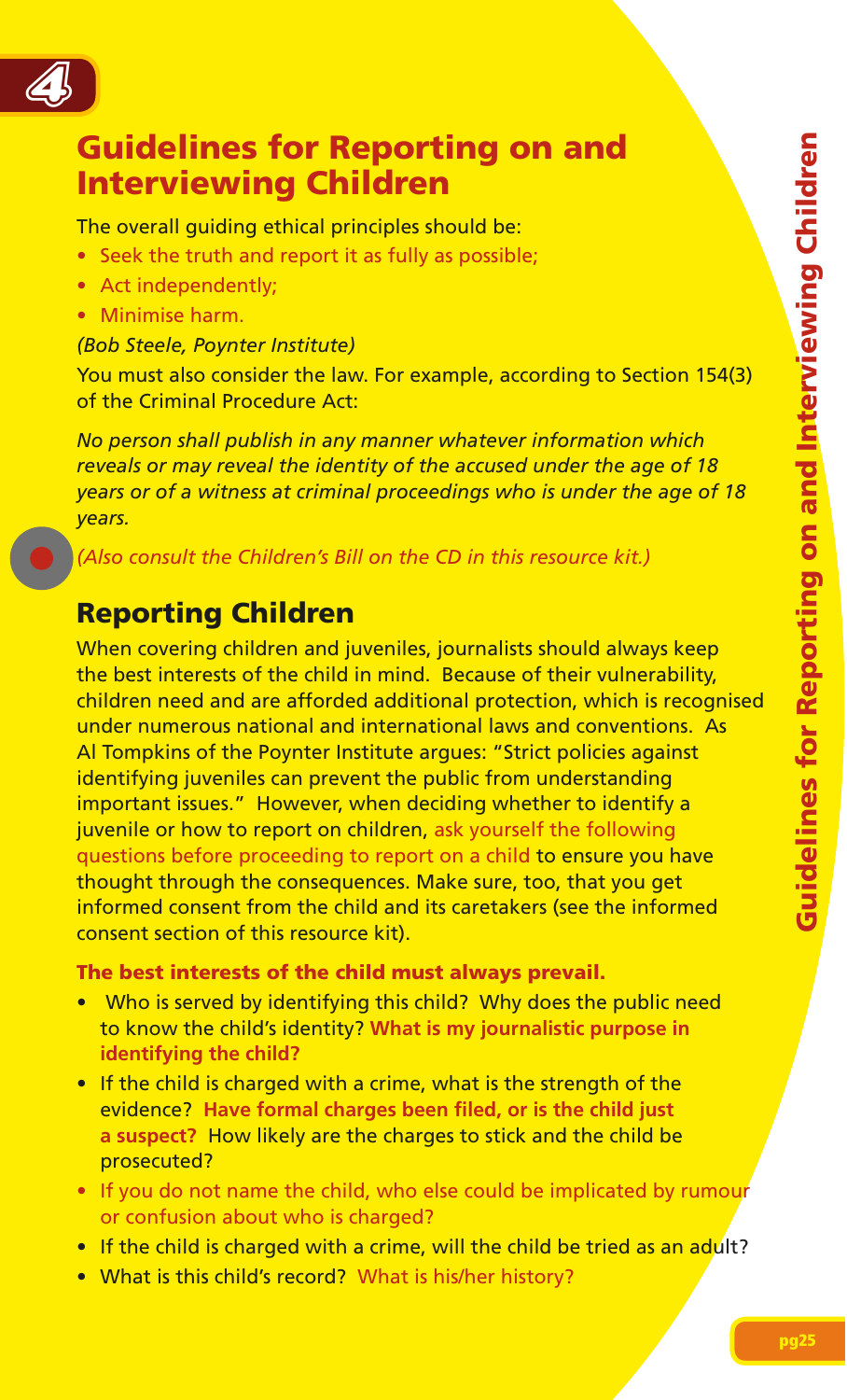

- How would shielding that child's identification and history expose the public to potential harm?  **What could happen if you do not name the child? What harm could occur if you do?**
- **What is the level of public knowledge?**  Is the child's identification widely known already?
- **How does the child's family feel about identifying the young person?** Has the family granted interviews or provided information to the media? Has the child talked publicly?
- Once a child is identified, some damage is done to that person that **can never be completely reversed.** Even if charges against the child are dropped or proven untrue, do not discount the value of stopping further damage by not identifying the child. **The journalist should continuously evaluate the decision to name a child, always testing the value of the information against the harm caused to the child.** Just because a child's name has already been reported is not an iron-clad reason to continue reporting the name.
- How does naming the child allow the journalist to take the story into a deeper, more contextual level of reporting? **What would identifying the child allow the journalist to tell the audience that they could not understand otherwise?** For example, perhaps a deeper understanding of the child allows us to understand the circumstances of a crime or incident.
- **What is the tone and degree of your coverage?** How often would the child be identified? How big is the coverage? How will the child be characterised in the coverage? What guidelines do you have about the use of the child's pictures or name in follow-up stories or continuing coverage?
- **What are the legal implications of your decisions?** What laws apply with regards to child identification?
- How old is this child? **How much does the child understand about the situation they face?**
- **Who, besides the child, will be impacted by your decision?** Other children? Parents? Families? Victims?
- In the absence of a parent or quardian, can the journalist find someone who can act in an unofficial capacity to raise concerns on the child's behalf so the child's interests are not lost in the journalist's quest to tell a story?

#### **Two of the most important and frequently ignored questions are:**

- **What alternatives have you considered besides identifying the child?**
- **How will you explain your decision to identify this child to the public, to your newsroom?**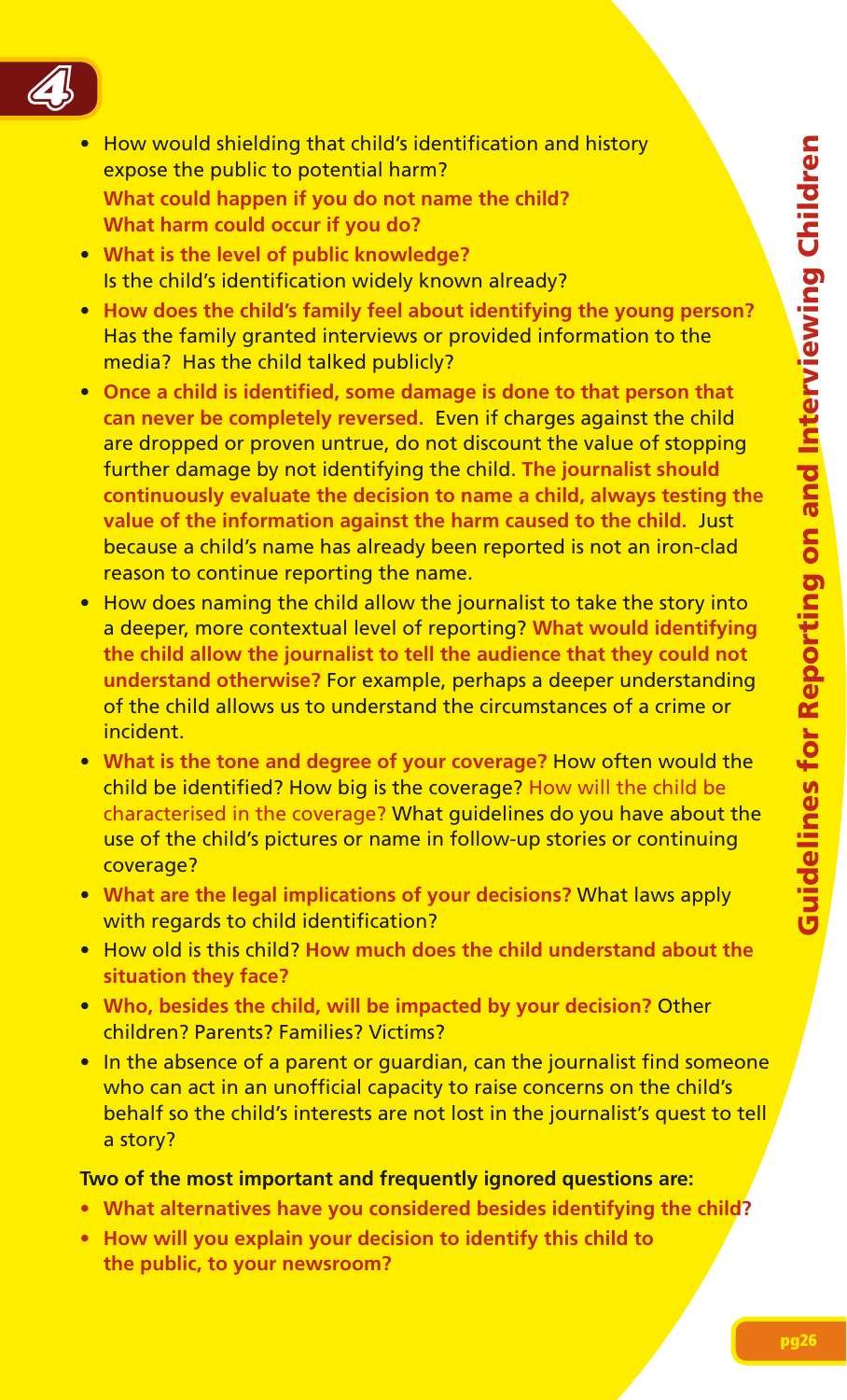

#### **Interviewing children**

Interviewing children requires extra care and preparation. Interviewing children is not the same as interviewing adults. As two US reporters who won awards for their articles on children said: "You can't just show up and interview them and expect good material."

#### **These are some points to consider:**

- **Take your time.** You cannot rush children. Become aware of their silence and their discomfort.
- **To the child, you're just another adult.** They might worry that they will look stupid if they can't answer your questions, or, they might close up if they see you as another authority figure.
- • **You'll only get some quotations in a formal interview.** It is better to be around when they talk to their family, friends, or teachers.
- **You can fill in the blanks on details for your story from caretakers or teachers.** From the child you want to hear his or her feelings, thoughts, and opinions about a situation.
- **Don't be patronising.** As another US journalist said: "Get over the cute thing."
- **Don't assume it's okay to touch the child.** Adults frequently touch children, even children whom they don't know. The child may not be comfortable being touched by a stranger. This is particularly true for abused children.
- **Get down to their level, play with them, and sit on their child-sized chairs.** Let them show you their room and talk about the things you see there, or ask to see their favourite toy.
- **If you have come to the interview with a camera or sound equipment, let them see it, hold it, talk into it.** Perhaps record something they say and play it back to them, or let them hold the still camera. This will make them feel more comfortable around the equipment.
- **If you have the opportunity, meet the child first without a notebook or camera.** Get to know them a little and then go back for an interview.
- **Children who have experienced conflict situations have had to develop survival strategies, some of which involve telling reporters what they think they want to hear in the hope of getting some benefit in return.** Don't judge them, but rather understand what they've been through. If you doubt some of the facts, check with the caregivers.
- **Never ever make promises to a child you cannot or do not intend to keep.** It is highly unethical to promise a child that you will find his/her parents, take the child back to his/her home or country, or provide shelter or food in return for an interview.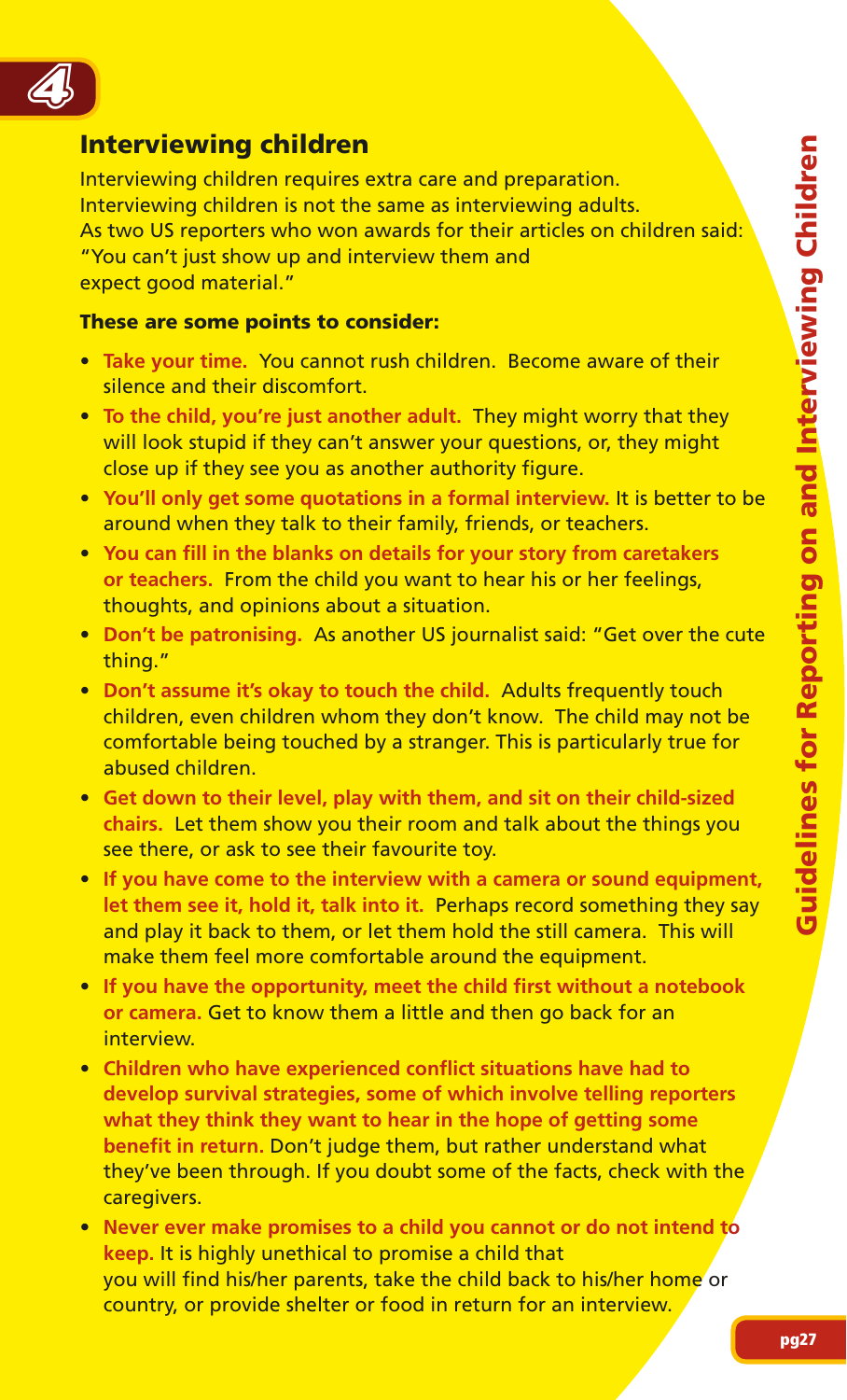

If you wish to help, be guided by your own ethical standards. You could, for instance, donate some money or materials to the child's school or the children's home where he or she lives.

**• Be aware of the stigma surrounding HIV and AIDS.** Identifying a child as an "AIDS orphan" stigmatises the child and could harm him or her. It also implies that the child is HIV-positive. Unless there is an overwhelming public interest, and the child and parent/caregiver have provided full informed consent (see informed consent forms in this resource kit), do not reveal a child's HIV-positive status.

*(Sections of this material were sourced from the Poynter Institute, www.poynter.org)*

#### **Most importantly:**

- Treat children with respect;
- Talk to them just as you would an adult whose opinion really matters to you;
- Don't laugh at anything and really listen;
- Remember, a child will have to live with your story long after it has been published

**guide lines** *(Also see the WHO, UNICEF and IFJ guidelines for media professionals in this resource kit)*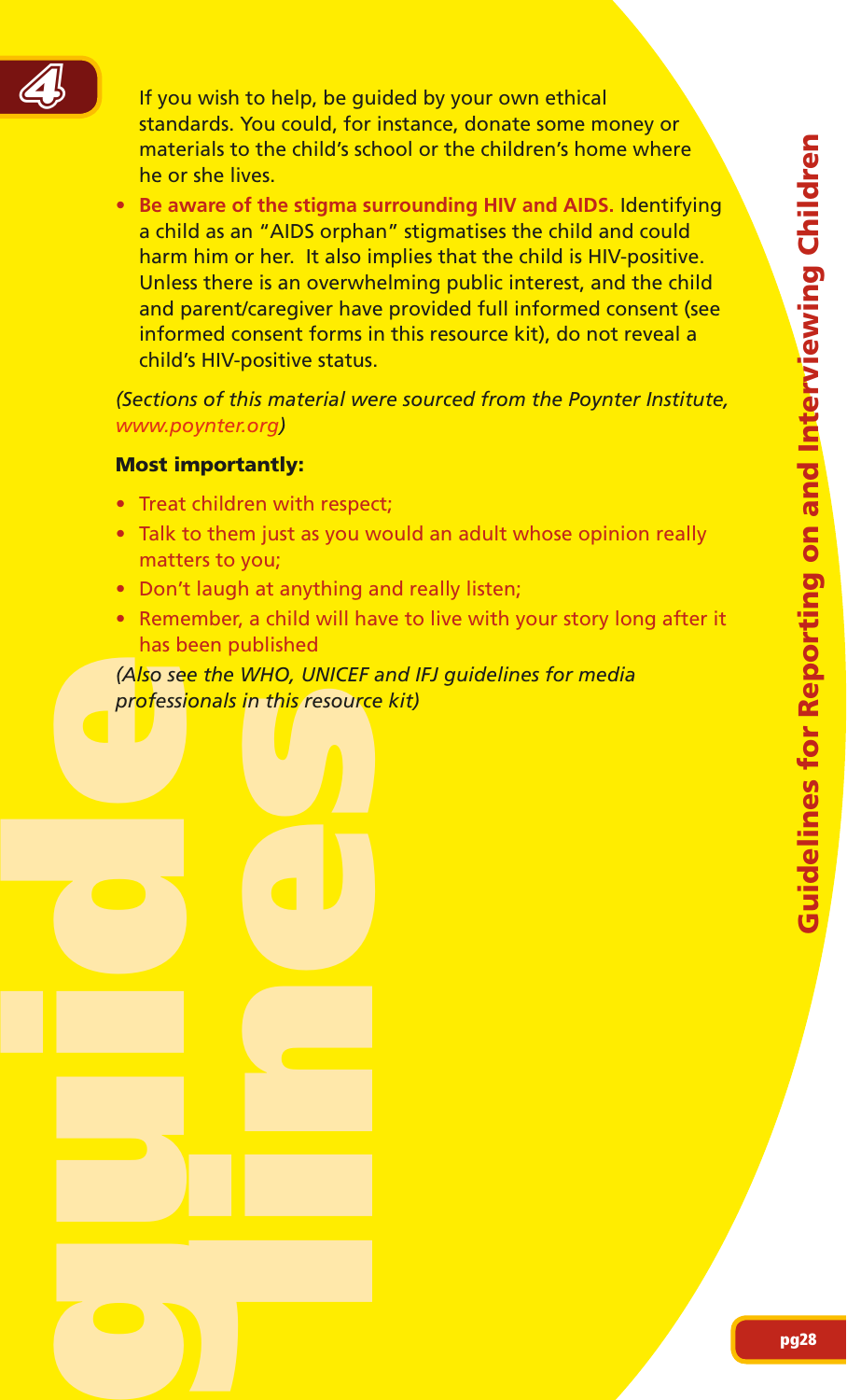

# **Guidelines of the World Health Organisation (WHO) and the International Federation of Journalists (IFJ)**

# **WHO Guidelines**

The WHO guidelines for media professionals covering health issues were devised by PressWise and adopted by the European Region of the WHO at its Moscow Convention in 1998

- 1. First, do no harm.
- 2. Check facts, even if deadlines are put at risk.
- 3. Be careful not to raise false hopes, especially when reporting on claims for "miracle cures".
- 4. Beware of vested interests. Ask yourself "who benefits from this story?"
- 5. Never disclose the source of information imparted in confidence, unless compelled to do so under national law.
- 6. Be mindful of the consequences of your story. The "subjects" will have to live with it long after you are gone.
- 7. Be sensitive to situations involving private grief.
- 8. Respect the privacy of the sick and their families.
- 9. Respect the feelings of the bereaved, especially when dealing with disasters. Close-up photography or television images of victims, survivors or their families should be avoided wherever possible.
- 10. If in doubt, leave it out.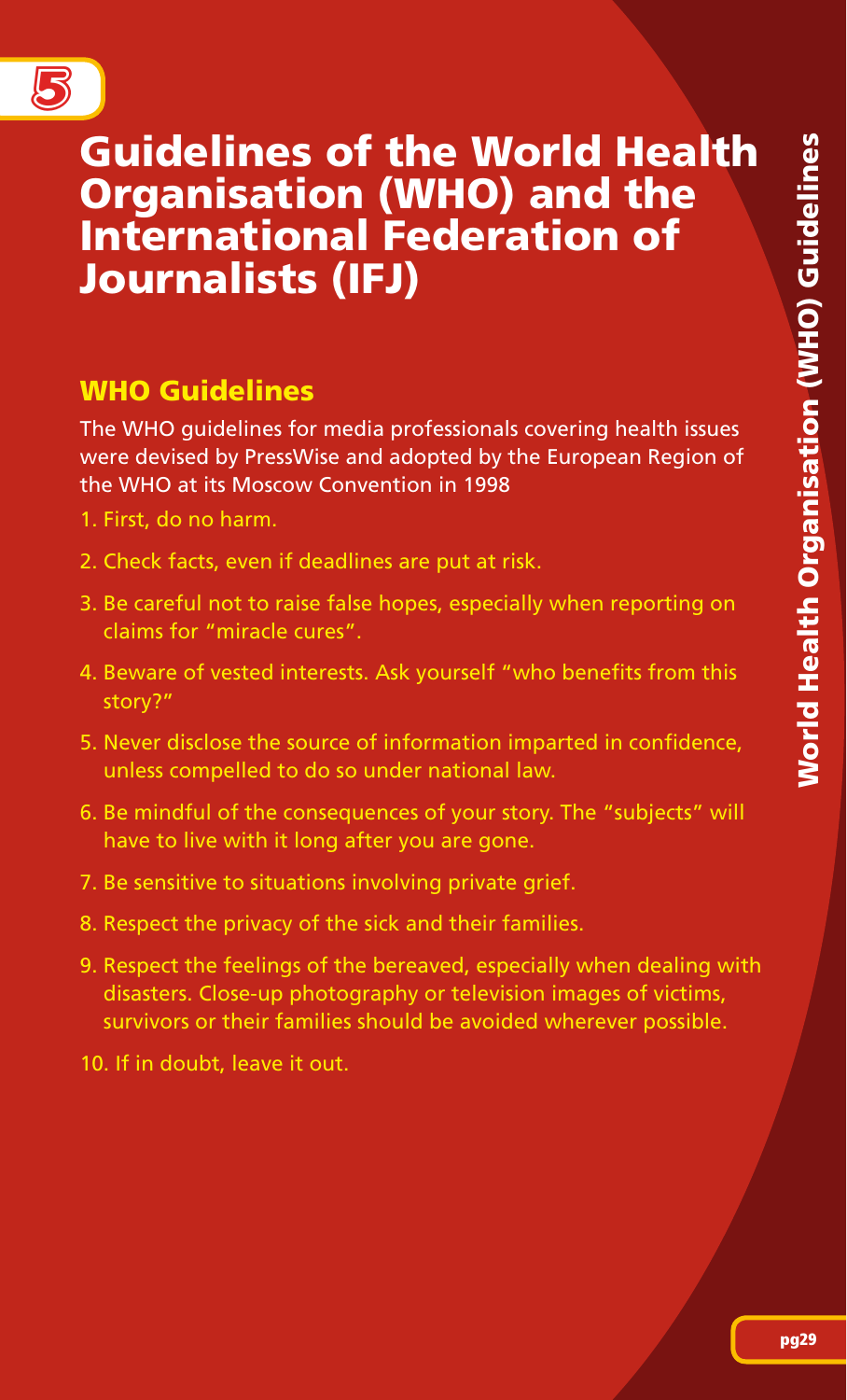

# **IFJ Guidelines**

- 1. All journalists and media professional have a duty to maintain the highest ethical and professional standards and should promote, within the industry, the widest possible dissemination of information about the International Convention on the Rights of the Child and its implications for the exercise of journalism.
- 2. Media organisations should regard violation of the rights of children and issues related to children's safety, privacy, security, education, health and social welfare and all forms of exploitation as important questions for investigation and public debate. Children have an absolute right to privacy, the only exceptions being those explicitly set out in these guidelines.
- 3. Journalistic activity that touches on the lives and welfare of children should always be carried out with appreciation of the vulnerable situation of children.
- 4. Journalists and media organisations shall strive to maintain the highest standards of ethical conduct in reporting children's affairs and, in particular, they shall:
	- Strive for standards of excellence in terms of accuracy and sensitivity when reporting on issues involving children;
	- Avoid programming and publication of images that intrude on the space of children with information that is damaging to them.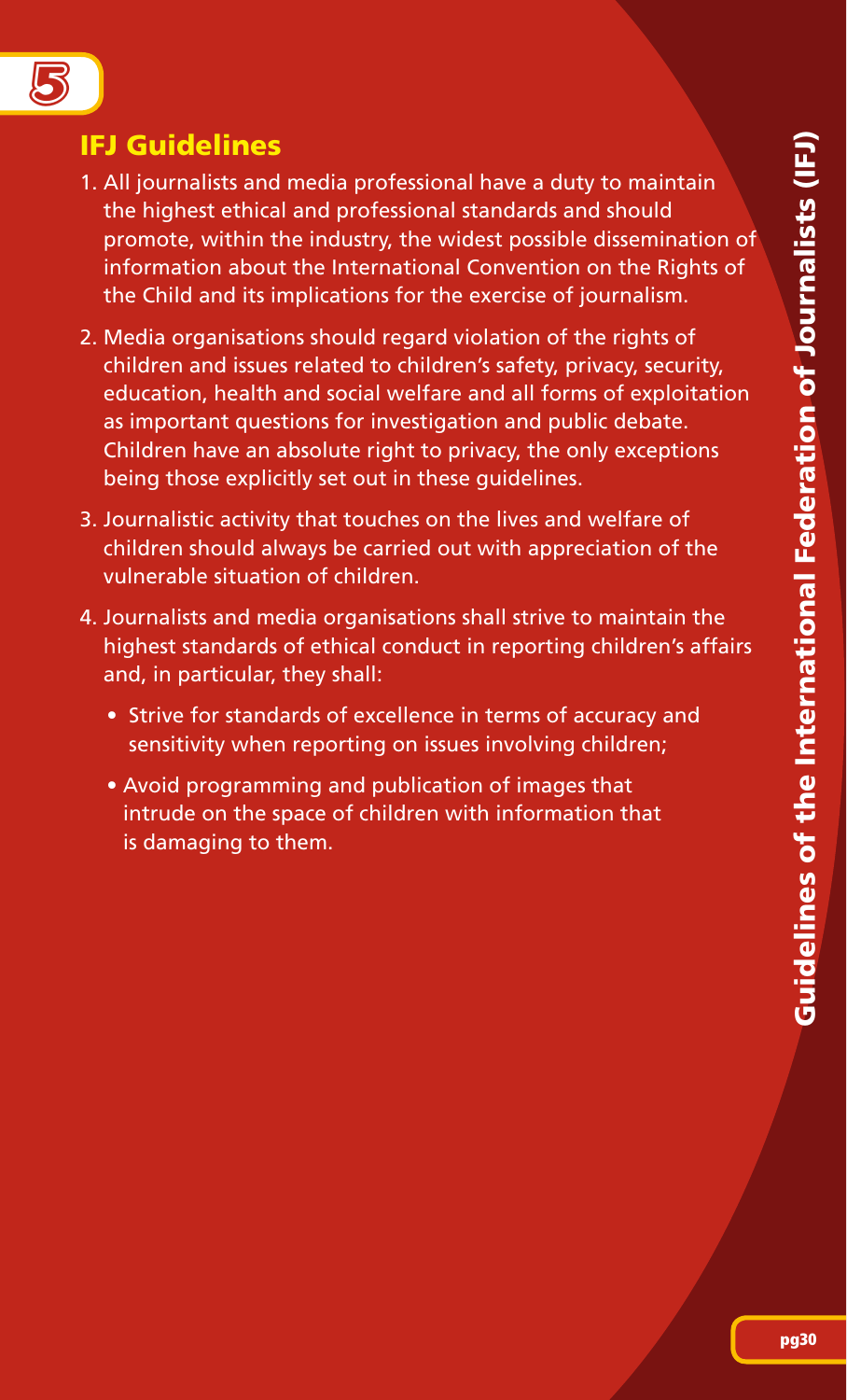

# **UNICEF Guidelines**

These are the ethical quidelines and principles for reporting on children developed by the United Nations Children's Fund (UNICEF)

# **Principles for ethical reporting on children**

Reporting on children and young people has its special challenges. In some instances the act of reporting on children places them or other children at risk of retribution or stigmatisation.

UNICEF has developed these principles to assist journalists as they report on issues affecting children. They are offered as guidelines that UNICEF believes will help media to cover children in an age-appropriate and sensitive manner. The guidelines are meant to support the best intentions of ethical reporters: serving the public interest without compromising the rights of children.

## **I. Principles**

The dignity and rights of every child are to be respected in every circumstance.

- 2. In interviewing and reporting on children, special attention is to be paid to each child's right to privacy and confidentiality, to have their opinions heard, to participate in decisions affecting them and to be protected from harm and retribution, including the potential of harm and retribution.
- 3. The best interests of each child are to be protected over any other consideration, including over advocacy for children's issues and the promotion of child rights.
- 4. When trying to determine the best interests of a child, the child's right to have their views taken into account are to be given due weight in accordance with their age and maturity.
- 5. Those closest to the child's situation and best able to assess it are to be consulted about the political, social and cultural ramifications of any reportage.
- 6. Do not publish a story or an image that might put the child, siblings or peers at risk even when identities are changed, obscured or not used.

# **II. Guidelines for interviewing children**

1. Do no harm to any child: avoid questions, attitudes or comments that are judgmental, insensitive to cultural values, that place a child in danger or expose a child to humiliation, or that reactivate a child's pain and grief from traumatic events.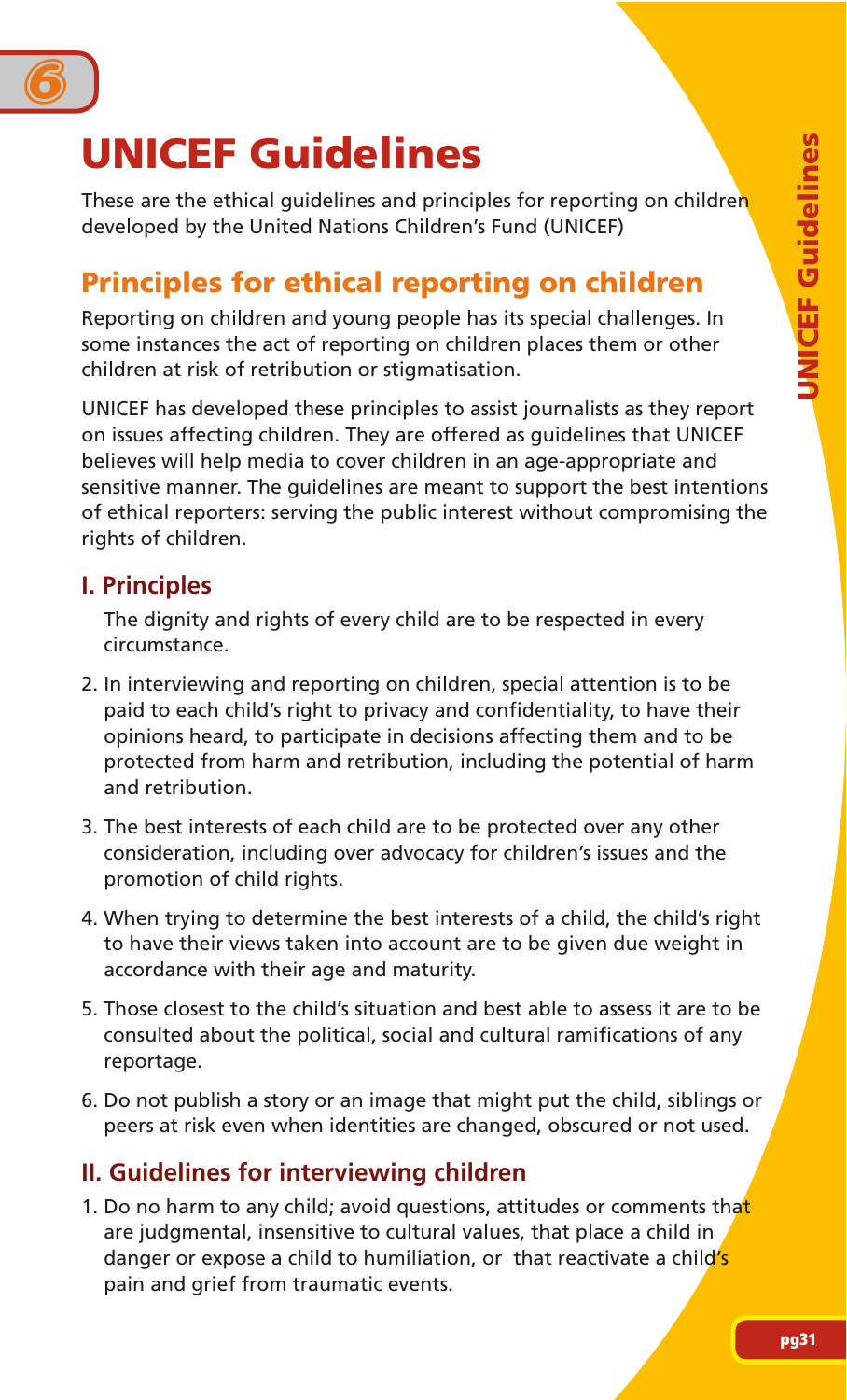

- 2. Do not discriminate in choosing children to interview because of sex, race, age, religion, status, educational background or physical abilities.
- 3. No staging: Do not ask children to tell a story or take an action that is not part of their own history.
- 4. Ensure that the child or guardian knows they are talking with a reporter. Explain the purpose of the interview and its intended use.
- 5. Obtain permission from the child and his or her guardian for all interviews, videotaping and, when possible, for documentary photographs. When possible and appropriate, this permission should be in writing. Permission must be obtained in circumstances that ensure that the child and guardian are not coerced in any way and that they understand that they are part of a story that might be disseminated locally and globally. This is usually only ensured if the permission is obtained in the child's language and if the decision is made in consultation with an adult the child trusts.
- 6. Pay attention to where and how the child is interviewed. Limit the number of interviewers and photographers. Try to make certain that children are comfortable and able to tell their story without outside pressure, including from the interviewer. In film, video and radio interviews, consider what the choice of visual or audio background might imply about the child and her or his life and story. Ensure that the child would not be endangered or adversely affected by showing their home, community or general whereabouts.

#### **III. Guidelines for reporting on children**

- 1. Do not further stigmatise any child; avoid categorisations or descriptions that expose a child to negative reprisals - including additional physical or psychological harm, or to lifelong abuse, discrimination or rejection by their local communities.
- 2. Always provide an accurate context for the child's story or image.
- 3. Always change the name and obscure the visual identity of any child who is identified as:
	- a. A victim of sexual abuse or exploitation;
	- b. A perpetrator of physical or sexual abuse;
	- c. HIV positive, or living with AIDS, unless the child, a parent or a guardian gives fully informed consent;
	- d. Charged or convicted of a crime.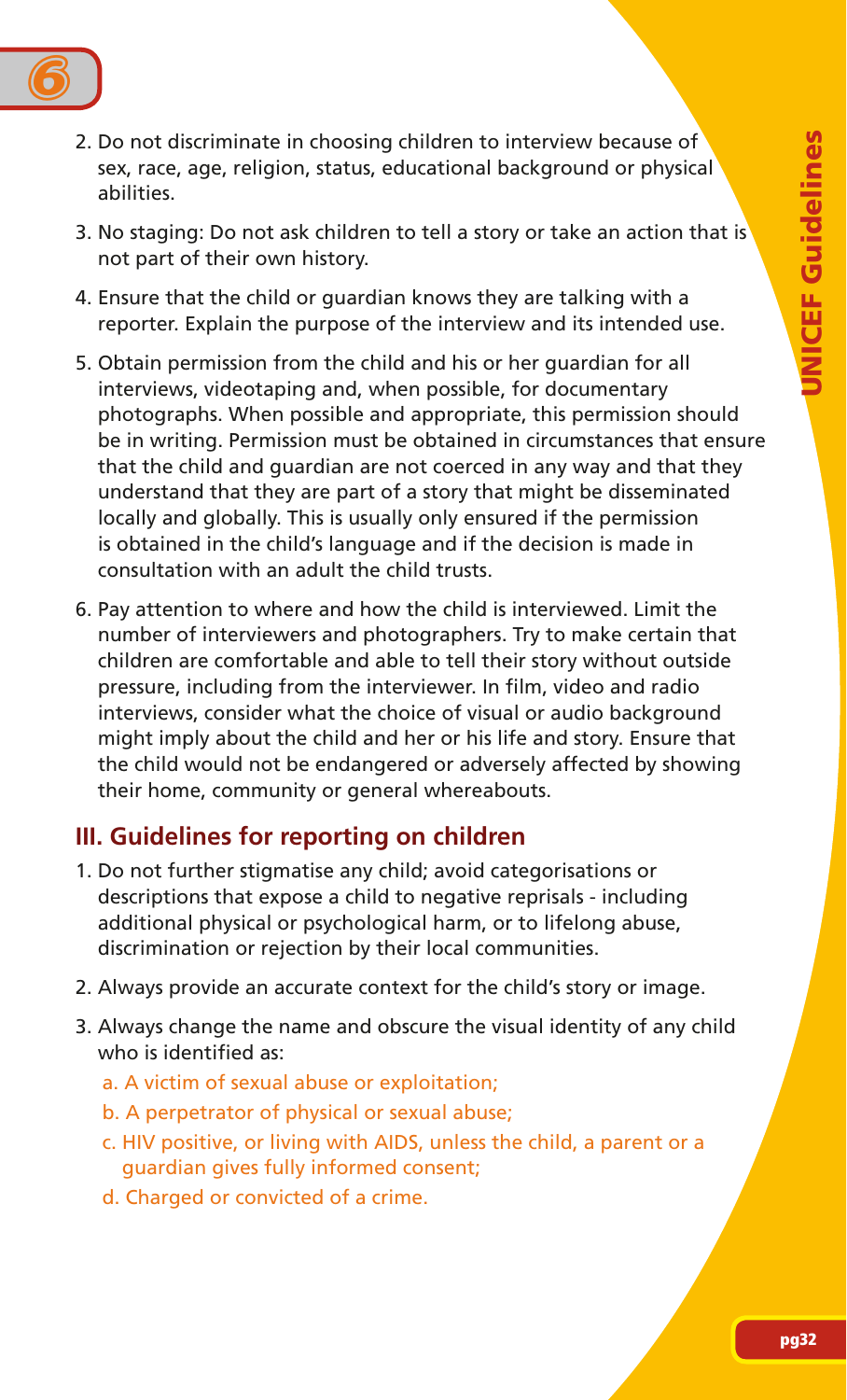

4. In certain circumstances of risk or potential risk of harm or retribution, change the name and obscure the visual identity of any child who is identified as:

a. A current or former child combatant;

- b. An asylum seeker, a refugee, or an internally displaced person.
- 5. In certain cases, using a child's identity their name and/or recognizable image - is in the child's best interests. However, when the child's identity is used, they must still be protected against harm and supported through any stigmatisation or reprisals.

Some examples of these special cases are:

- a. When a child initiates contact with the reporter, wanting to exercise their right to freedom of expression and their right to have their opinion heard.
- b. When a child is part of a sustained programme of activism or social mobilization and wants to be so identified.
- c. When a child is engaged in a psychosocial programme and claiming their name and identity is part of their healthy development.
- 6. Confirm the accuracy of what the child has to say, either with other children or an adult, preferably with both.
- a. When a cheir right opinion b. When a cheir right opinion b. When a cheir right opinion b. When a cheir name of their name of the children or a situation for newsworthy 7. When in doubt about whether a child is at risk, report on the general situation for children rather than on an individual child, no matter how newsworthy the story.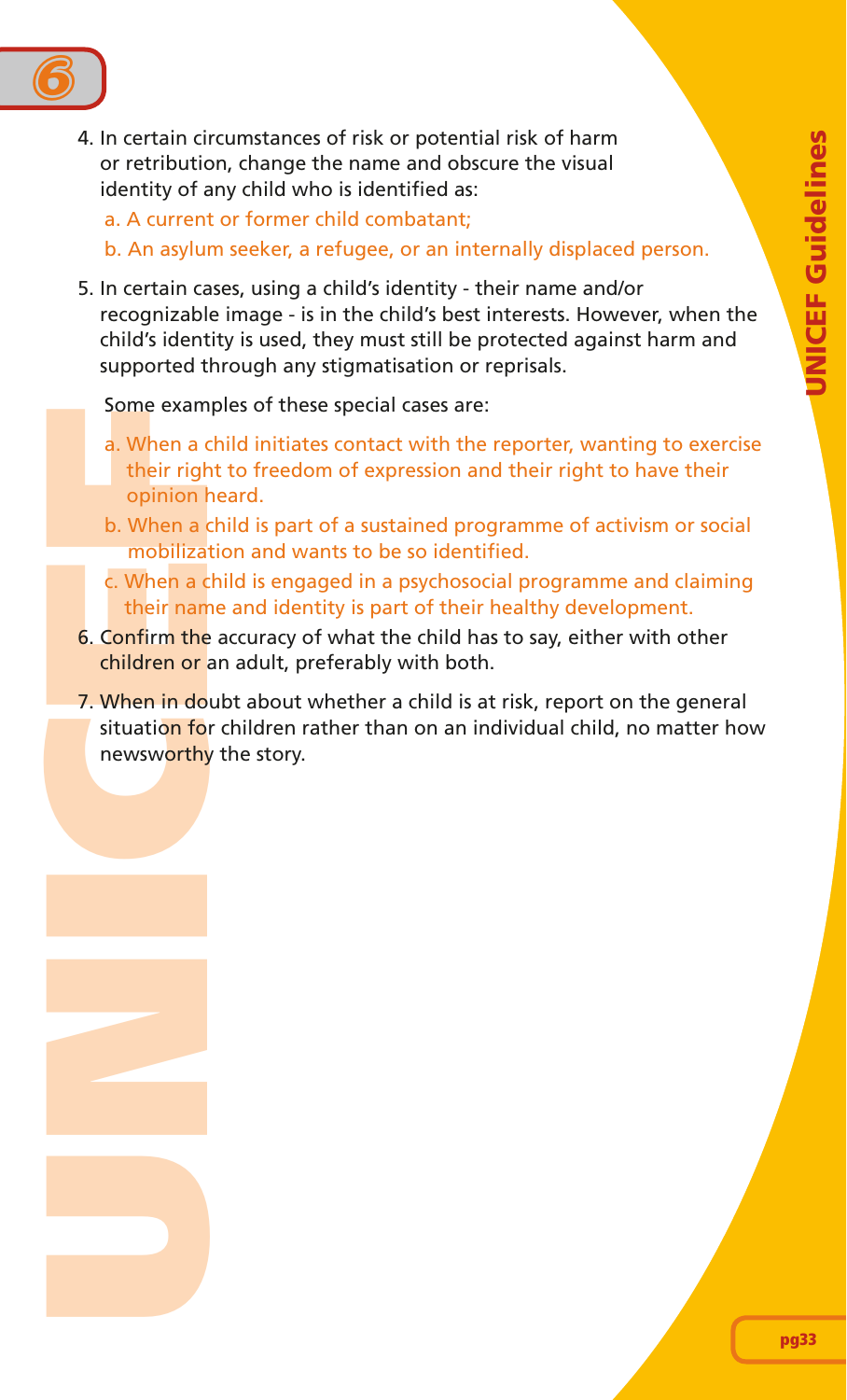

# **Informed Consent**

Informed consent is defined as:

#### **An agreement to do something or to allow something to happen made with complete knowledge of all relevant facts, such as the risks involved, or any available alternatives.**

Here are two samples of informed consent forms, one for print and one for broadcast, which you can use to ensure that the child you are interviewing and his or her caretaker fully understand why the interview is being conducted, and what the consequences might be of granting an interview.

# **PRINT**

# **Informed consent form**

**For caregivers of children to give permission for newspaper article to be written and published.**

Topic of newspaper article(s):

*This consent form will be explained verbally. A copy will also be given to caregivers to take away with them. This form will only be used for those children who will feature in a newspaper article.* 

 $I$  am  $\Box$ 

П

I work as a journalist at **Example 2018** 

I am working on an article about

to be published in

I live in Johannesburg/Cape Town/

I would like to write a newspaper article that includes your child's comments and/or story. I would also like to interview you and include your words in the story.

\_\_\_\_\_\_\_\_\_\_\_\_\_\_\_\_\_\_\_\_\_\_\_\_\_\_\_\_\_\_\_\_\_\_\_\_\_\_\_\_\_\_\_\_\_\_\_\_\_\_\_\_\_\_\_\_\_\_\_\_\_\_\_

The newspaper article will go into a newspaper that many people will read, maybe even people who know you, go to school with your child, or live near you. If you don't want the newspaper article to name you or your child, I will not use your or your child's name.

I promise to make a reasonable effort to show you the article before it is published but because of deadline pressures, this may not always be possible.

If there is anything you say that you decide you don't want to be published, I will take it out of the article.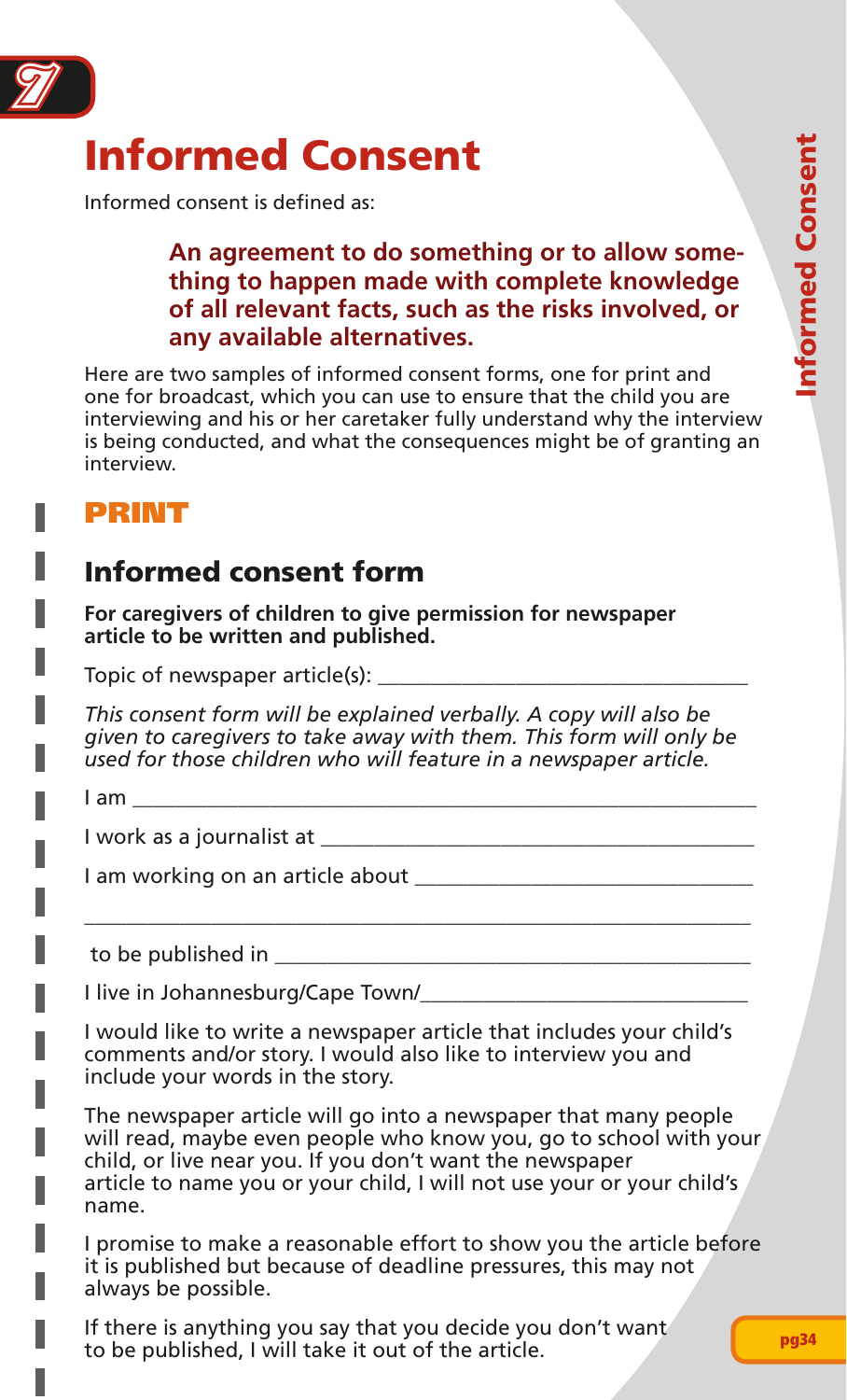

You can choose to be interviewed. You can choose to allow your child's story to be told in the newspaper article.

If your child is part of a support programme, it will not make any difference to your child's participation in the support programme if you choose not to allow your child's story to be told.

Just to make sure you understand and agree that it is okay for me to write a newspaper article about your child and to interview you I will ask you to sign a form. You can decide to withdraw your child at any point.

Remember, you can choose to allow your child's story to be told in the newspaper article.

\_\_\_\_\_\_\_\_\_\_\_\_\_\_\_\_\_\_\_\_\_\_\_\_\_\_\_\_\_\_\_\_\_\_\_\_\_\_\_\_\_\_\_\_\_\_\_\_\_\_\_\_\_\_\_\_\_\_\_\_\_\_\_\_ \_\_\_\_\_\_\_\_\_\_\_\_\_\_\_\_\_\_\_\_\_\_\_\_\_\_\_\_\_\_\_\_\_\_\_\_\_\_\_\_\_\_\_\_\_\_\_\_\_\_\_\_\_\_\_\_\_\_\_\_\_\_\_\_\_ \_\_\_\_\_\_\_\_\_\_\_\_\_\_\_\_\_\_\_\_\_\_\_\_\_\_\_\_\_\_\_\_\_\_\_\_\_\_\_\_\_\_\_\_\_\_\_\_\_\_\_\_\_\_\_\_\_\_\_\_\_\_\_\_\_ \_\_\_\_\_\_\_\_\_\_\_\_\_\_\_\_\_\_\_\_\_\_\_\_\_\_\_\_\_\_\_\_\_\_\_\_\_\_\_\_\_\_\_\_\_\_\_\_\_\_\_\_\_\_\_\_\_\_\_\_\_\_\_\_\_

You can contact me at

if you have any questions about this form or about the newspaper article.

#### **Caregiver's statement consent for newspaper article**

I agree to allow my child's story to be told in the newspaper article.

I agree to be interviewed for the article.

––––––––––––––––––––––––––––– ––––––––––––––––––––––––––– Signature of caregiver **Date**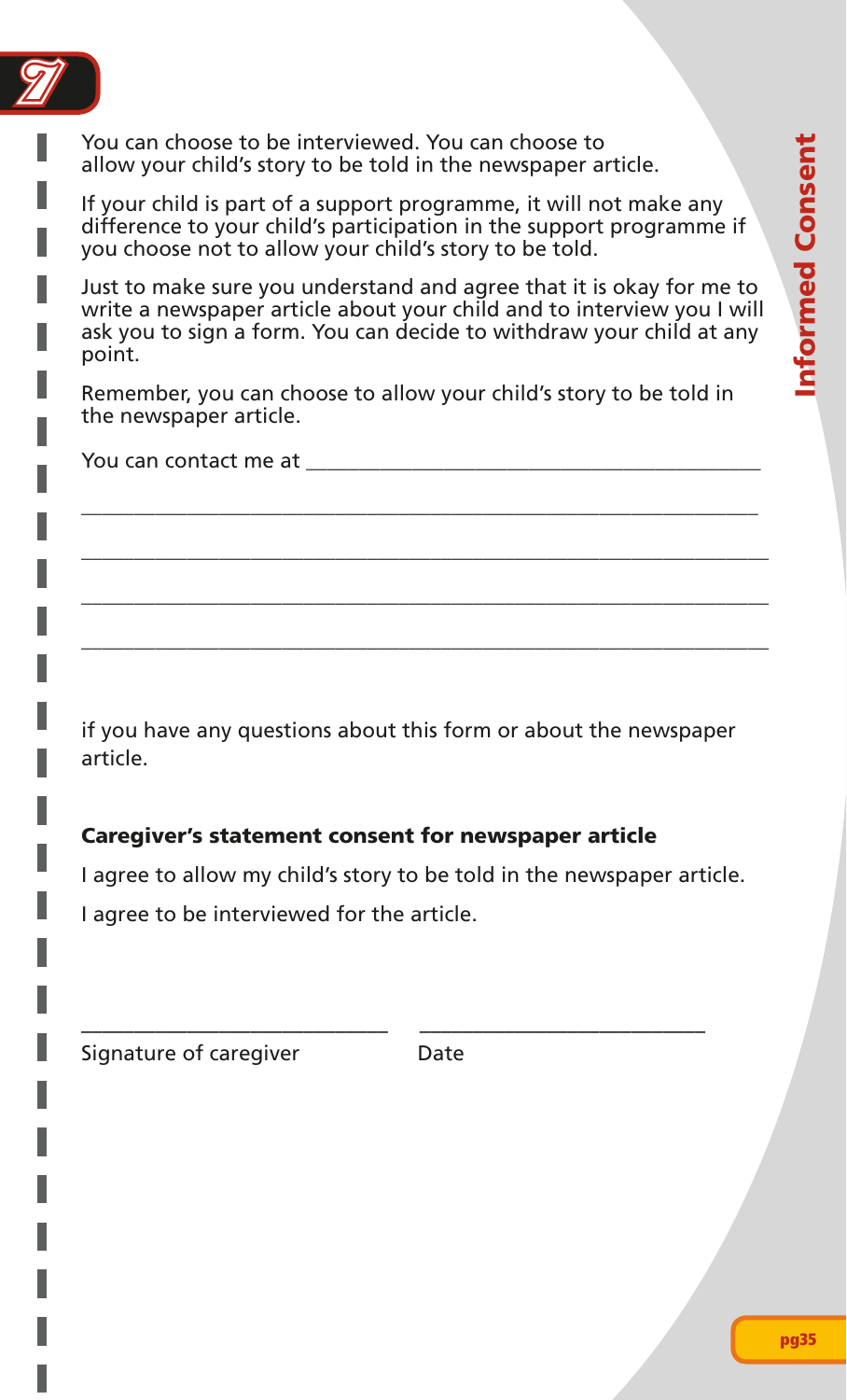

# **BROADCAST**

# **Informed consent form**

For caregivers of children to give permission for radio/television broadcast

Topic of broadcast: \_\_\_\_\_\_\_\_\_\_\_\_\_\_\_\_\_\_\_\_\_\_\_\_\_\_\_\_\_\_\_\_\_\_\_\_\_\_\_\_\_\_\_\_\_

*This consent form will be explained verbally. A copy will also be given to caregivers to take away with them. This form will only be used for those children who will feature in a radio or television broadcast.* 

\_\_\_\_\_\_\_\_\_\_\_\_\_\_\_\_\_\_\_\_\_\_\_\_\_\_\_\_\_\_\_\_\_\_\_\_\_\_\_\_\_\_\_\_\_\_\_\_\_\_\_\_\_\_\_\_\_\_\_\_\_\_\_\_

I am \_\_\_\_\_\_\_\_\_\_\_\_\_\_\_\_\_\_\_\_\_\_\_\_\_\_\_\_\_\_\_\_\_\_\_\_\_\_\_\_\_\_\_\_\_\_\_\_\_\_\_\_\_\_\_\_\_\_\_

ı

П

I work as a journalist at

I am working on a radio or television programme about \_\_\_\_\_\_\_\_\_\_

 $\Box$  to be aired on  $\Box$ 

I live in Johannesburg/Cape Town/

I'd like to produce a radio or television broadcast that includes your child's comments and/or story. I would also like to interview you and include your words in the story.

 $\overline{\phantom{a}}$  ,  $\overline{\phantom{a}}$  ,  $\overline{\phantom{a}}$  ,  $\overline{\phantom{a}}$  ,  $\overline{\phantom{a}}$  ,  $\overline{\phantom{a}}$  ,  $\overline{\phantom{a}}$  ,  $\overline{\phantom{a}}$  ,  $\overline{\phantom{a}}$  ,  $\overline{\phantom{a}}$  ,  $\overline{\phantom{a}}$  ,  $\overline{\phantom{a}}$  ,  $\overline{\phantom{a}}$  ,  $\overline{\phantom{a}}$  ,  $\overline{\phantom{a}}$  ,  $\overline{\phantom{a}}$ 

by the probability of the state of the state of the state of the state of the state of the state of the state of the state of the state of the state of the state of the state of the state of the state of the state of the s The programme will be aired on radio or television that many people will hear or see, maybe even people who know you, go to school with your child or live near you. If you don't want the programme to name you or your child or to show your faces, I will not use your or your child's names and make sure you or your child's face cannot be recognised on TV.

I promise to make a reasonable effort to show you the TV/radio piece before it is broadcast, but because of deadline pressures that may not always be possible.

If there is anything you say that you decide you don't want to be aired, I will take it out of the programme. You can choose to be interviewed. You can choose to allow your child's story to be told in the radio or television programme.

If your child is part of a support programme, it will not make any difference to your child's participation in the support programme if you choose not to allow your child's story to be told.

Just to make sure you understand and agree that it is okay for me to produce a radio or TV programme about your child and to interview you, I will ask you to sign a form.

You can decide to withdraw your child at any point.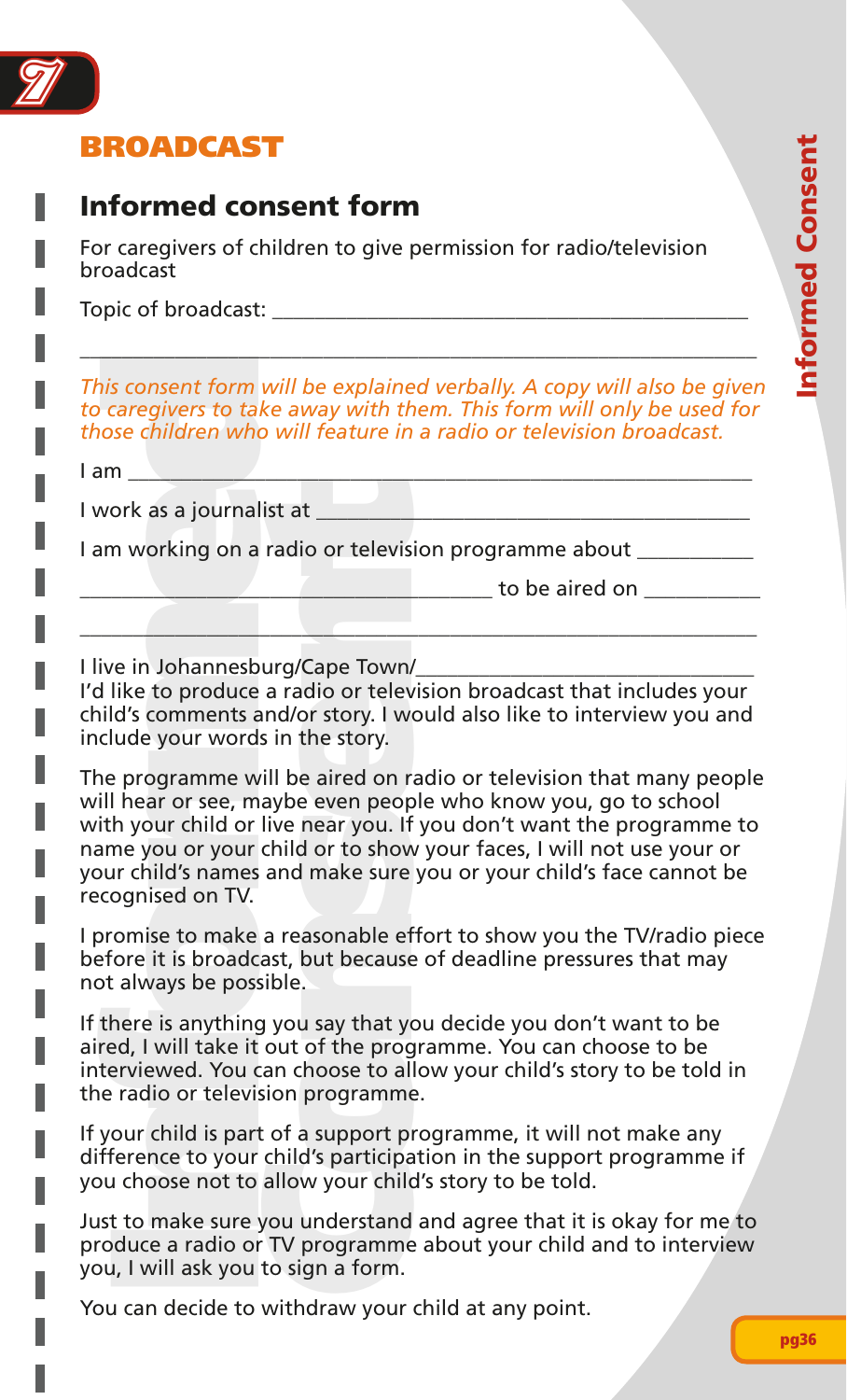

Remember, you can choose to allow your child's story to be told in the broadcast.

\_\_\_\_\_\_\_\_\_\_\_\_\_\_\_\_\_\_\_\_\_\_\_\_\_\_\_\_\_\_\_\_\_\_\_\_\_\_\_\_\_\_\_\_\_\_\_\_\_\_\_\_\_\_\_\_\_\_\_\_\_\_\_ \_\_\_\_\_\_\_\_\_\_\_\_\_\_\_\_\_\_\_\_\_\_\_\_\_\_\_\_\_\_\_\_\_\_\_\_\_\_\_\_\_\_\_\_\_\_\_\_\_\_\_\_\_\_\_\_\_\_\_\_\_\_\_\_ \_\_\_\_\_\_\_\_\_\_\_\_\_\_\_\_\_\_\_\_\_\_\_\_\_\_\_\_\_\_\_\_\_\_\_\_\_\_\_\_\_\_\_\_\_\_\_\_\_\_\_\_\_\_\_\_\_\_\_\_\_\_\_\_

You can contact me at  $\blacksquare$ 

if you have any questions about this form or about the radio or TV broadcast.

#### **Caregiver's statement consent for radio/TV broadcast**

I agree to allow my child's story to be told in the radio or television programme.

–––––––––––––––––––––––––––– –––––––––––––––––––––

I agree to be interviewed for the programme.

Signature of caregiver **Date**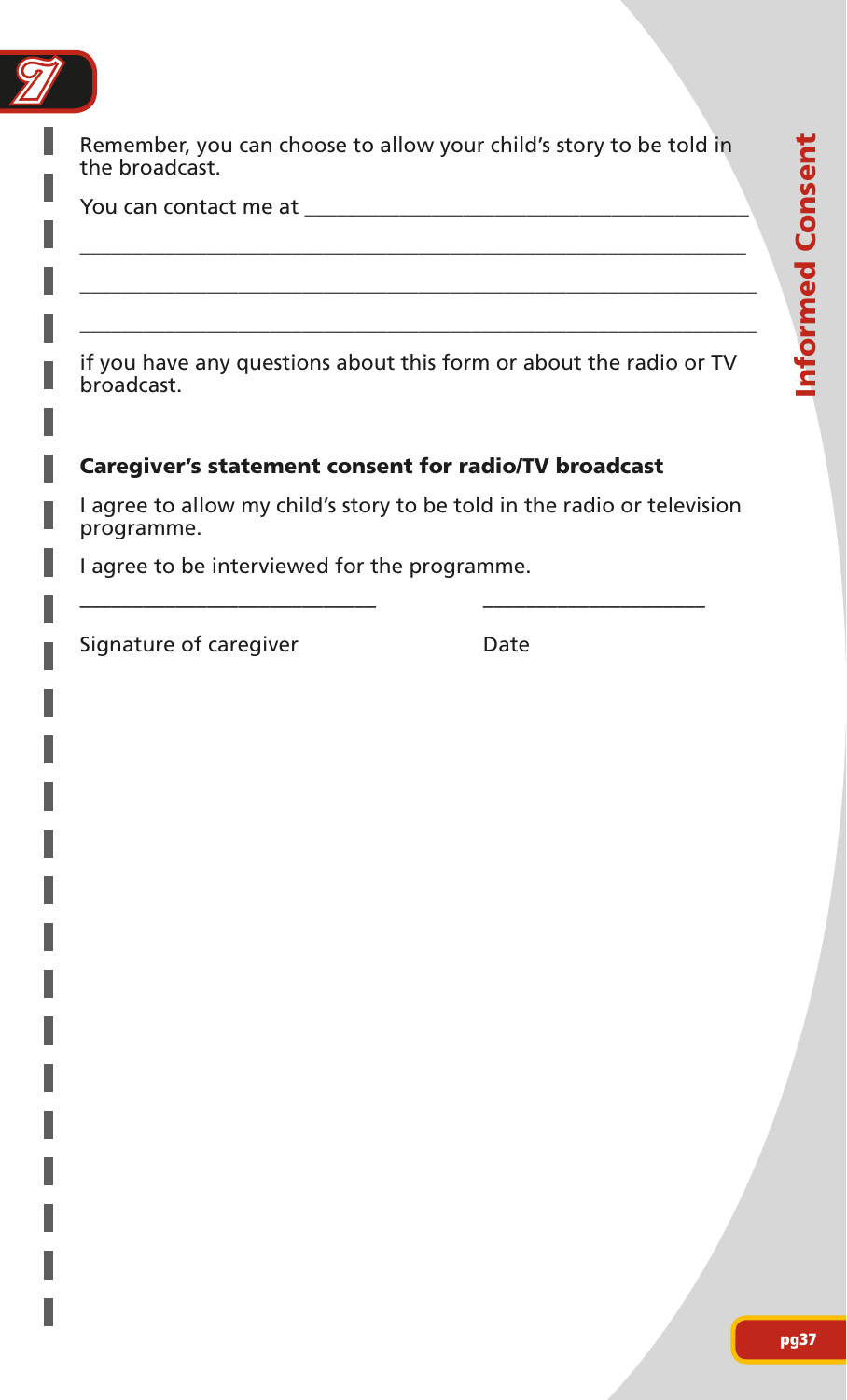

# **Resources for reporting on children**

Here is a list of useful organisations, their contact numbers, and website addresses. Use the blank pages to record your own contacts or any changes to the details given below.

**Amnesty International**

www.amnesty.org

**Amnesty International South Africa** Tel: (012) 320 8155 www.amnesty.org.za

**Child Health Unit, UCT** Tel: (021) 689 8312 www.uct.ac.za/depts/chu

**Childline** Tel: (011) 484 1070 www.childline.org.za

**Children's Budget Project, IDASA** Tel: (021) 467 5600 www.idasa.org.za

**Children First - Journal** Tel: (031) 307 3405 www.childrenfirst.org.za

**The Children's Institute**

Tel: (021) 689 5404/8343 http://web.uct.ac.za/depts/ci/ index.htm

**Childwatch International Research Network** www.childwatch.uio.no

**Family Violence, Child Protection and Sexual Offences Unit**

www.chi<br> **Family**<br> **Protect**<br> **Offence**<br>
Mational<br>
Tel: (012<br>
Mobile c<br>
778 5618<br>
www.sap<br>
http://www.sap<br>
http://www.sap<br>
children/ (according to the Medicine organization)<br> **source and the Medicine organization**<br> **source and the Medicine organization**<br> **source and the Medicine organization**<br> **source and the Medicine organization**<br> **source and the Medi National Head Office:** Tel: (012) 393-2363 **Mobile of Unit Commander:** (082) 778 5619 www.saps.gov.za http://www.saps.gov.za/ children/childrens\_corner.htm

For contact numbers for each province: http://www.saps.gov. za/org%5Fprofiles/core%5Ffunct ion%5Fcomponents/fcs/establish. htm

**Children's Rights Project Comunity Law Centre, UWC** Tel: (021) 959 2950 www.communitylawcentre.org.za

**Department of Health** Tel: (012) 312-0121 www.doh.gov.za

**FAMSA** Tel: (011) 975 7106 www.famsa.org.za

**Family Health International** www.fhi.org/en/index.htm

**Government Communication Information System** www.gcis.gov.za

**Human Rights Watch (Children's Rights Project)** www.hrw.org

**International Confederation of Free Trade Unions** www.icftu.org

**International Labour Organisation (ILO)**  www.ilo.org

**Lawyers for Human Rights** Tel: (012) 320 2943 www.lhr.org.za

**Media Monitoring Project** Tel: (011) 788 1278 www.mediamonitoring.org.za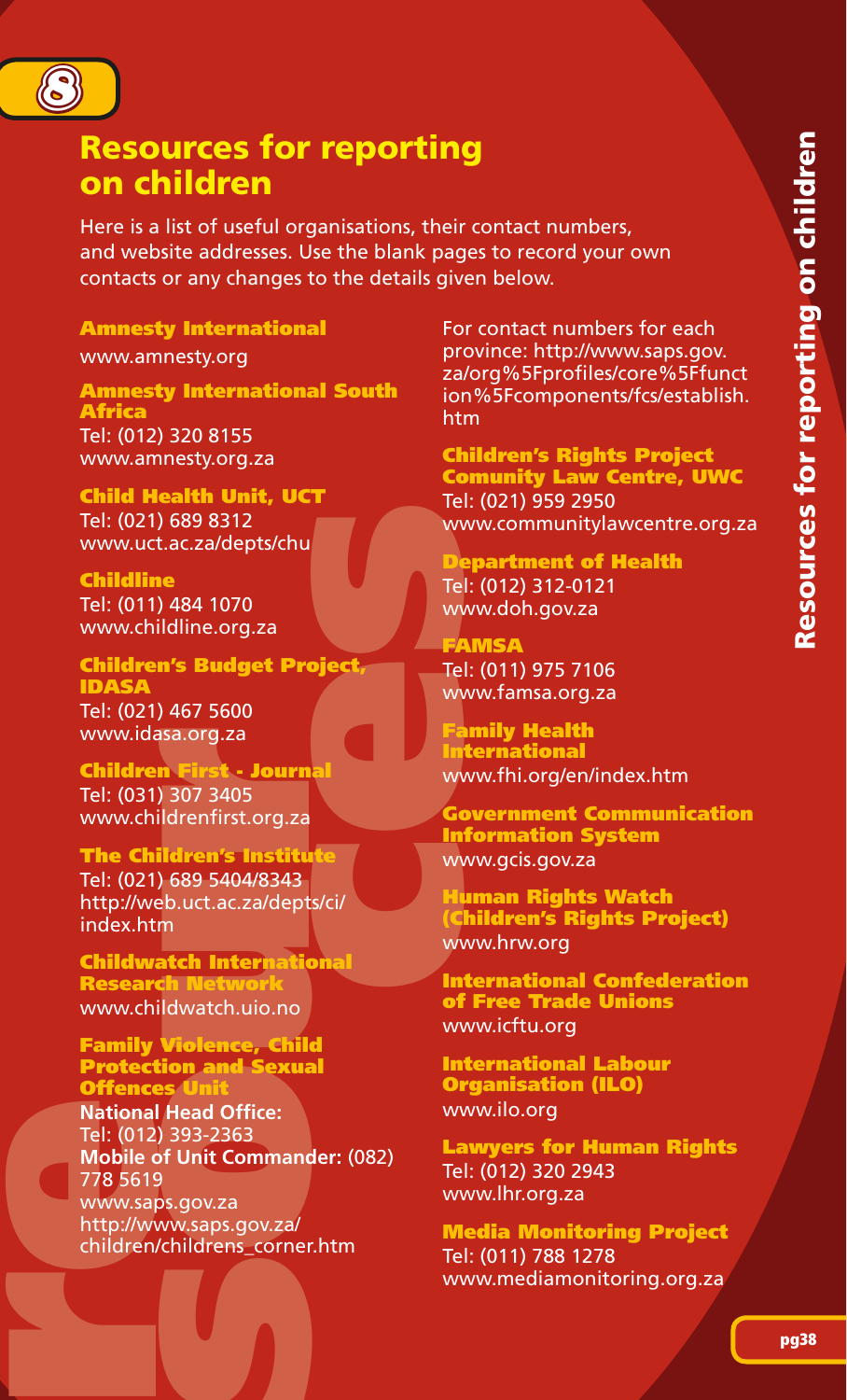

**Molo Songololo** Tel: (021) 726 5420 www.molo.com

**National Children's Rights Committee** Tel: (011) 339 1919

**Office on the Rights of the Child in the Presidency** Tel: (012) 300 5505

**Planned Parenthood Association of South Africa** Tel: (011) 880 1182 www.ppasa.org.za

**SA National Council for Child and Family Welfare - KZN** Tel: (031) 369 5458

**Child Welfare South Africa** Tel: (011) 492 2888 www.childwelfaresa.org.za

**Soul City** Tel: (011) 643 5852 www.soulcity.org.za

**South African Human Rights** 

**Commission** Tel: (011) 484 8300 www.sahrc.org.za

**Street Kids International** www.streetkids.org

**United Nations Children's Fund (UNICEF)** Tel: (012) 354 8201 www.unicef.org www.unicef.org.za

**United Nations High Commissioner for Refugees (UNHCR)** Tel: (012) 354 8000 www.unhcr.org

**United Nations Population Fund (UNFPA)** Tel: (012) 354 8000 www.unfpa.org

**United Nations Programme on HIV/AIDS (UNAIDS)** Tel: (012) 354 8000 www.unaids.org

**World Health Organisation (WHO)** Tel: (012) 354 8000 www.who.int

**World Bank** www.worldbank.org